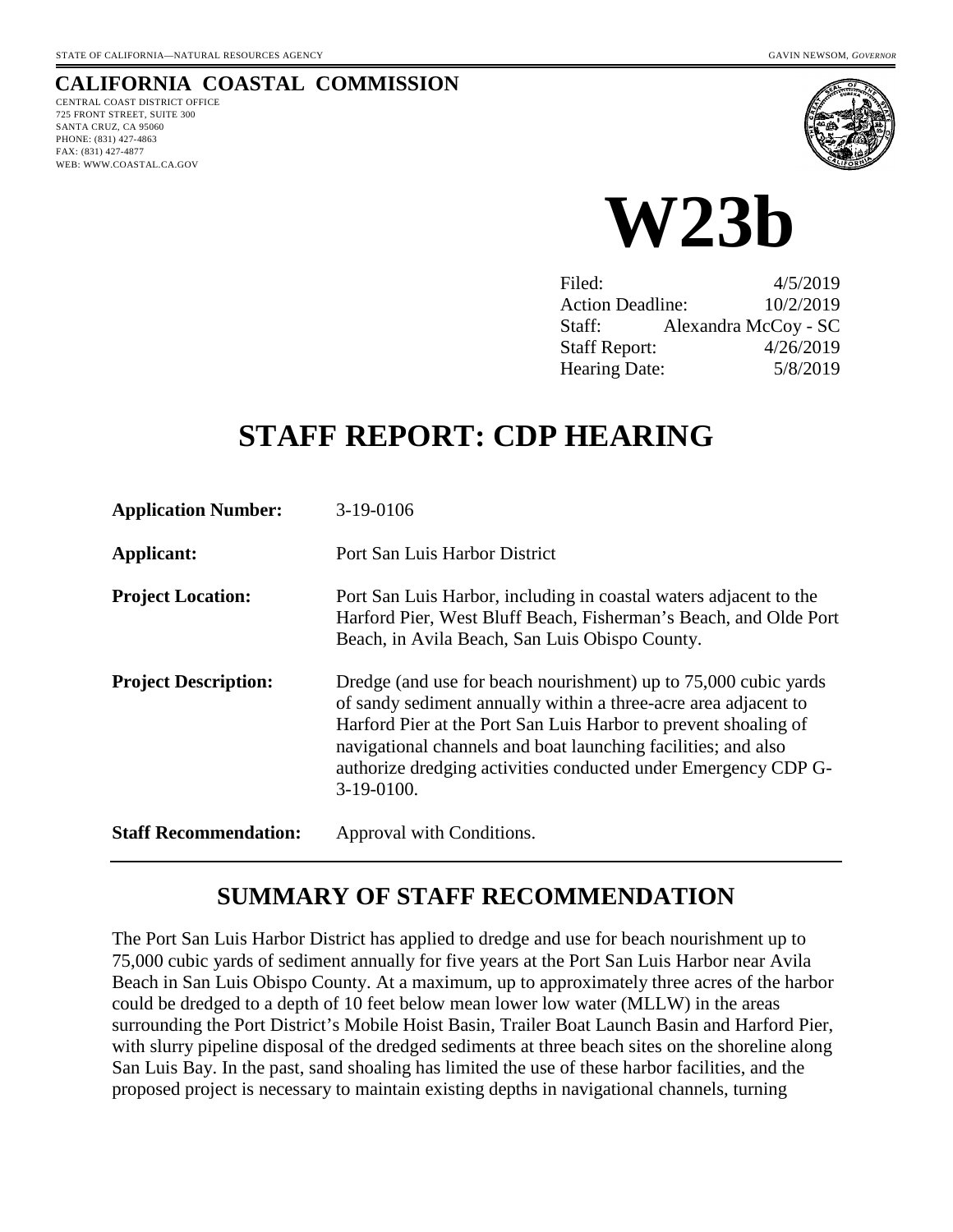basins, berthing areas and boat launching ramps. The project is essential for recreational boaters, commercial fisherman and various marine vessels, as well as other coastal-dependent and coastal-related operations that make use of the Port San Luis facilities. The Commission has historically permitted such activities within Port San Luis Harbor since 1985.

While the proposed dredging and dredge material disposal through beach nourishment facilitate the continuance of high priority uses under the Coastal Act, the project nevertheless raises Coastal Act issues pertaining to the protection of marine resources, coastal water quality, and public access and recreation.

The Coastal Act requires that projects involving the dredging or filling of coastal waters for permissible uses provide measures to minimize adverse environmental effects, and that marine resources and the biological productivity of coastal waters be maintained. Sensitive biological resources have been identified within the project area including rocky reef substrate, nearshore kelp beds, and eelgrass. Also, the sandy beaches surrounding the project site are known California grunion spawning areas. Dredging and beach nourishment operations may increase suspended particulates and turbidity in the harbor area and sediment resuspension can reduce dissolved oxygen levels and primary productivity, as well as potentially smother and scour benthic habitats. To protect these resources from such potential adverse impacts, the Commission's staff ecologist helped to identify recommended permit conditions that require avoidance of grunion spawning areas, rocky reef, eelgrass, and kelp beds during dredging operations. If dredging operations reach 30,000 cubic yards or more in any given year, beach disposal of dredge material exceeding this amount must be done at either of the two beaches that do not have rocky substrate located immediately offshore. With these conditions, the dredging and beach nourishment is not expected to result in any significant adverse impacts on these resources.

Water quality impacts resulting from dredging operations can occur due to dredge operations changing a number of water-related variables (including dissolved oxygen, pH, salinity, total suspended solids, and turbidity). While changes to these water quality variables would result from the proposed dredge operation, pre-dredge ambient water quality conditions should recur shortly after each dredge episode, and impacts to these water quality variables are expected to be short-term and minor in magnitude and scope. Furthermore, the recommended permit conditions require the sediments to be sampled and deemed chemically and physically suitable for beneficial reuse as beach nourishment, and proper dredge equipment maintenance is required to avoid adverse water quality impacts.

The Coastal Act requires that dredge material suitable for beach replenishment should be used for such purposes. As described, the proposal would allow up to 75,000 cubic yards of sediment to be used for beach nourishment at three sites in the Harbor vicinity, and recommended conditions ensure that such materials are tested and confirmed to be suitable for this purpose. The placement of sandy, clean sediment into the nearshore environment will allow the sandy sediment to become available to nourish nearby beaches. As proposed and conditioned, any potential adverse nourishment impacts can be avoided, and the nourishment should help beaches and beach recreational access.

The Coastal Act requires that public recreational access opportunities be protected and maximized. Adverse impacts to public access and recreation are possible with the dredging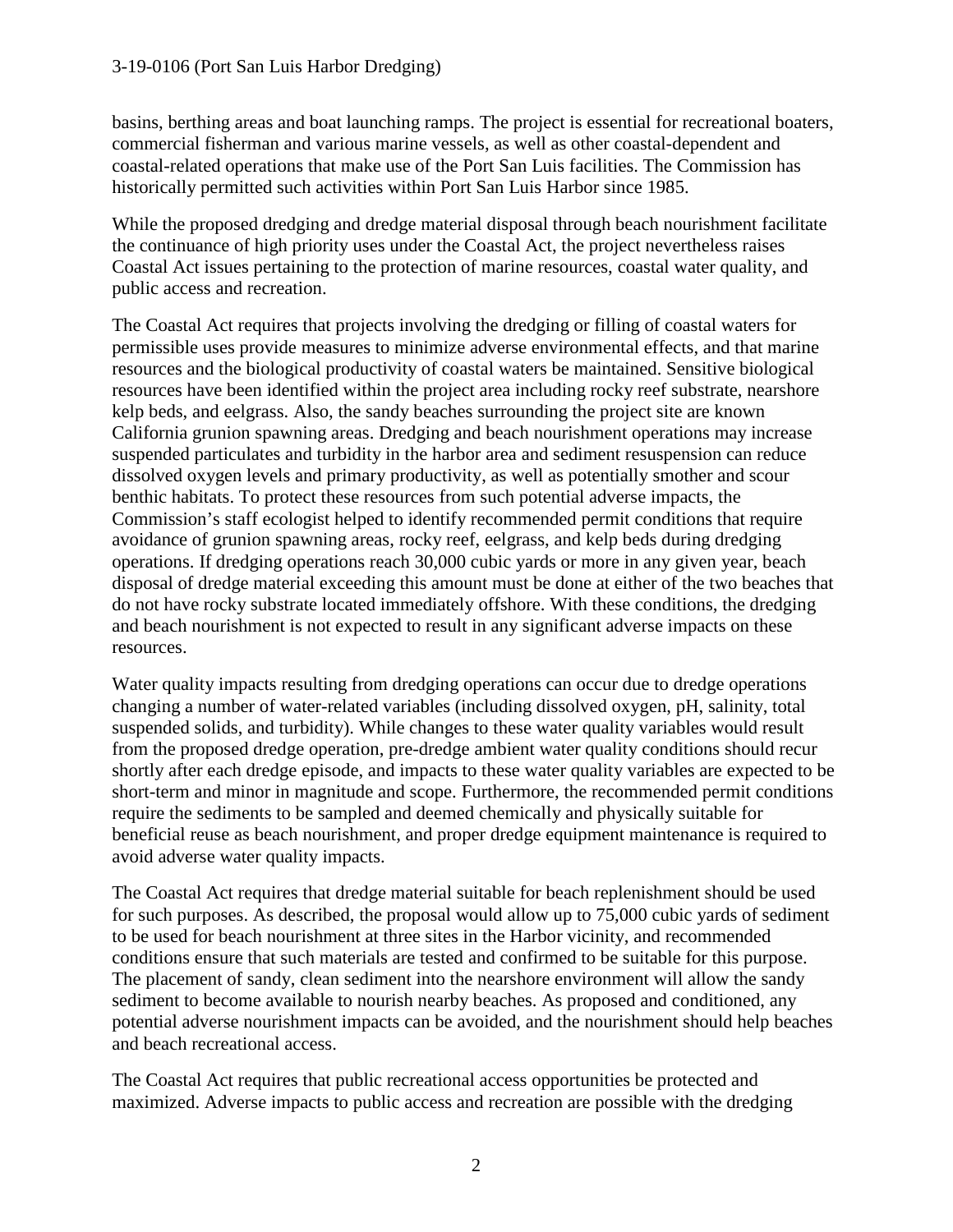operation for any given episode, but will be of limited duration. Although the project will help protect public access and recreation opportunities by nourishing beach areas with sand, dredge operations can impact nearshore activities (e.g., dredge sediments in the nearshore water column and on the beach), and can displace public access uses when they take place in the same areas (e.g., the flexible pipelines used to transport suitable dredge spoils to designated beach replenishment sites can create a modest impediment to pedestrian travel along or to the beach as well as interference with vessel navigation). To minimize these impacts, the recommended special conditions require the dredge operations plans to avoid public recreational access areas and impacts by design, including through managing the placement of dredge pipelines so that they do not interfere with public access or navigation.

Overall, and subject to the recommended conditions, the dredge program is necessary and appropriate to protect Coastal Act priority uses, is essential to support commercial fishing and recreational boating, will avoid adverse impacts to coastal resources, and will protect and enhance public access and recreation. Therefore, staff recommends that the Commission approve a CDP with conditions for the proposed dredging and dredge material disposal project. The necessary motion is found on page 5 below.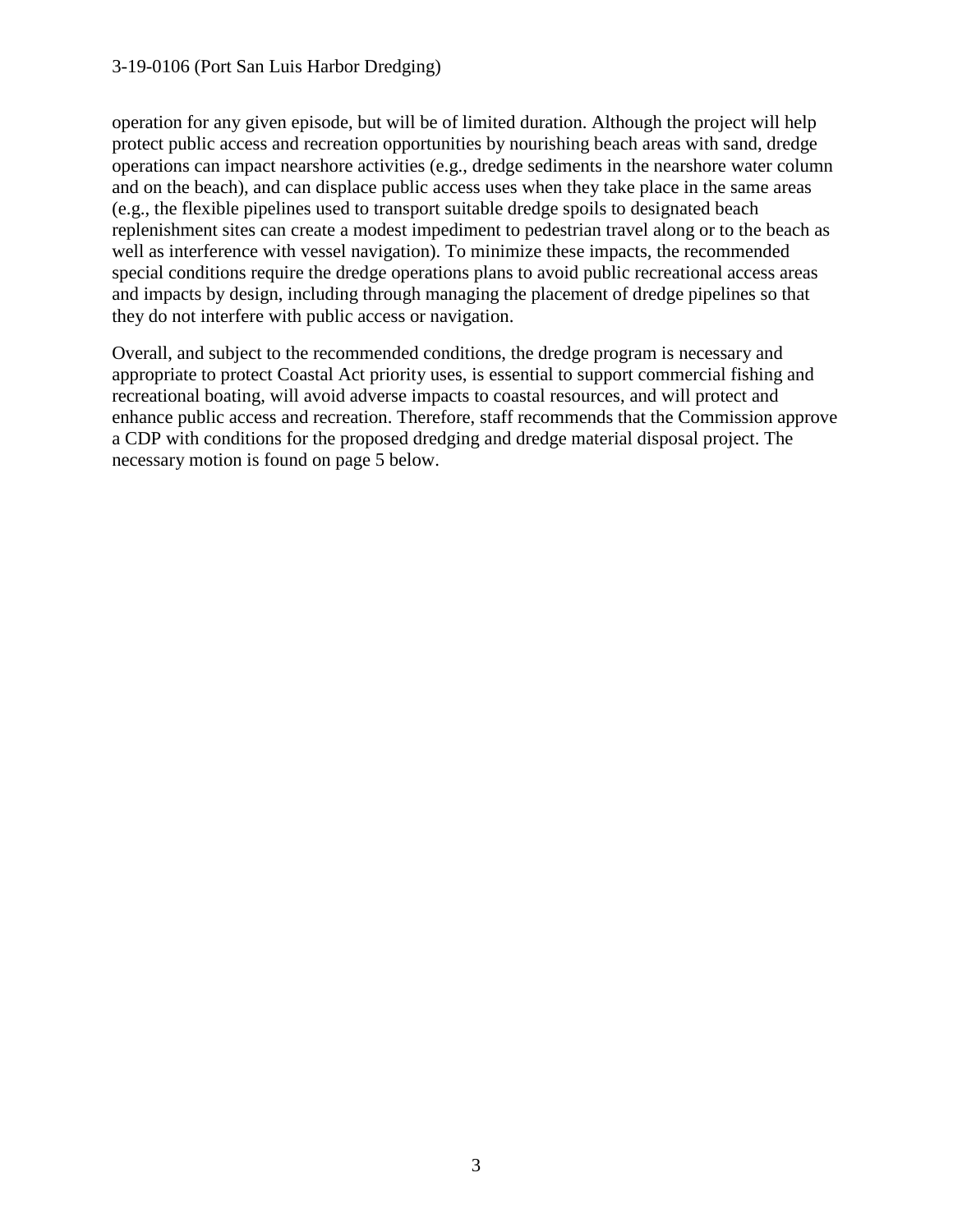# **TABLE OF CONTENTS**

### **APPENDICES**

Appendix A – Substantive File Documents Appendix B – Staff Contact with Agencies and Groups

### **[EXHIBITS](https://documents.coastal.ca.gov/reports/2019/5/W23b/W23b-5-2019-report.pdf)**

- Exhibit 1 Project Vicinity Map and Photos of Harbor Shoaling in Trailer Boat Launch Facility
- Exhibit 2 Dredging Area and Disposal Site Area Map
- Exhibit 3 Dredge Exclusion Zone Map
- Exhibit 4 2003 Sidescan Sonar Maps
- Exhibit 5 Grunion Survey Proposal
- Exhibit 6 Chronology of dredge activity during the period from 1985 through 2018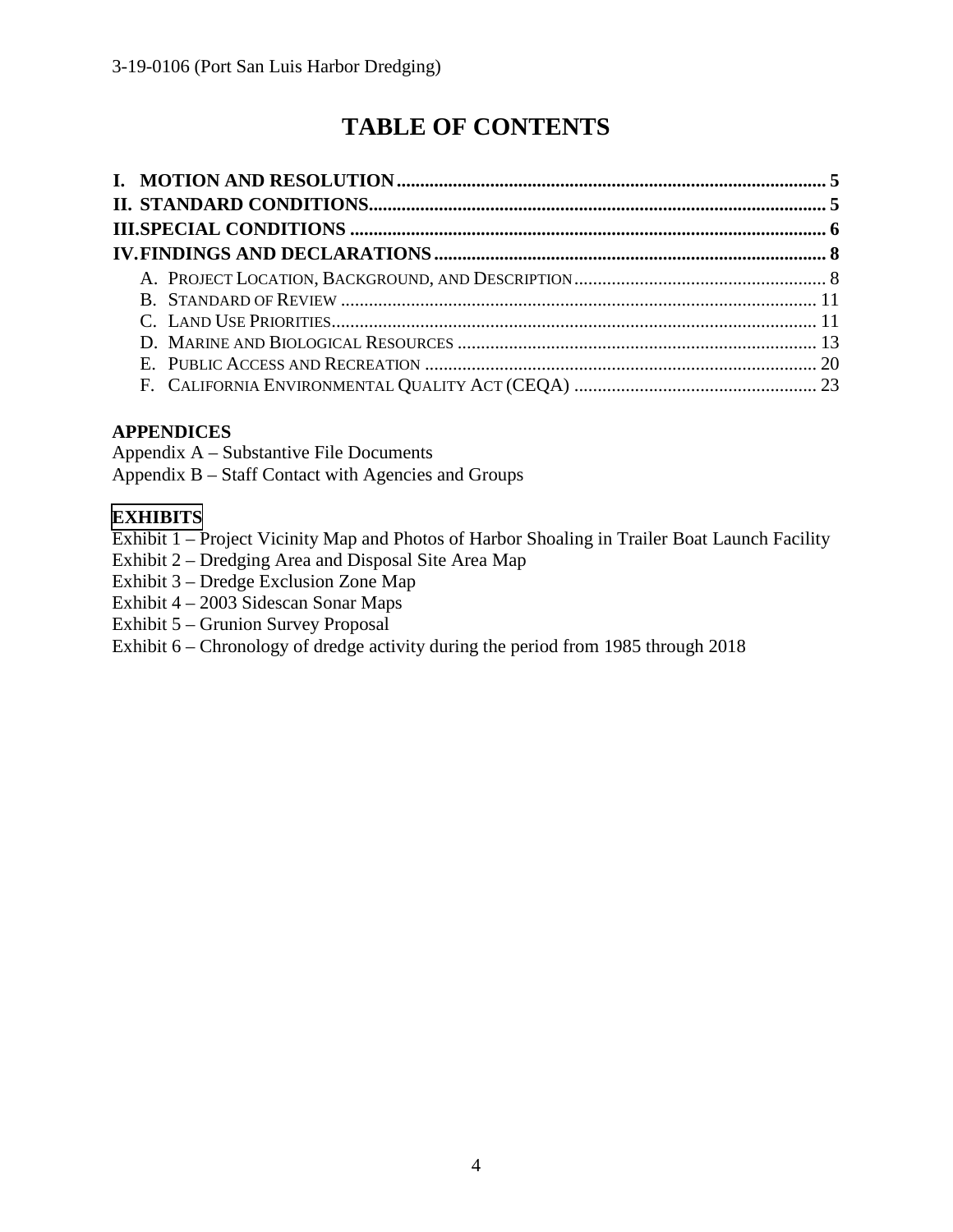# **I. MOTION AND RESOLUTION**

Staff recommends that the Commission, after public hearing, **approve** a coastal development permit for the proposed development. To implement this recommendation, staff recommends a **YES** vote on the following motion. Passage of this motion will result in approval of the CDP as conditioned and adoption of the following resolution and findings. The motion passes only by affirmative vote of a majority of the Commissioners present.

*Motion: I move that the Commission approve Coastal Development Permit Number 3- 19-0106 pursuant to the staff recommendation, and I recommend a yes vote.* 

*Resolution to Approve CDP: The Commission hereby approves Coastal Development Permit Number 3-19-0106 and adopts the findings set forth below on grounds that the development as conditioned will be in conformity with the policies of Chapter 3 of the Coastal Act. Approval of the permit complies with the California Environmental Quality Act because either 1) feasible mitigation measures and/or alternatives have been incorporated to substantially lessen any significant adverse effects of the development on the environment, or 2) there are no further feasible mitigation measures or alternatives that would substantially lessen any significant adverse impacts of the development on the environment.* 

# **II. STANDARD CONDITIONS**

This permit is granted subject to the following standard conditions:

- **1. Notice of Receipt and Acknowledgment**. The permit is not valid and development shall not commence until a copy of the permit, signed by the Permittee or authorized agent, acknowledging receipt of the permit and acceptance of the terms and conditions, is returned to the Commission office.
- **2. Expiration.** If development has not commenced, the permit will expire two years from the date on which the Commission voted on the application. Development shall be pursued in a diligent manner and completed in a reasonable period of time. Application for extension of the permit must be made prior to the expiration date.
- **3. Interpretation.** Any questions of intent or interpretation of any condition will be resolved by the Executive Director or the Commission.
- **4. Assignment.** The permit may be assigned to any qualified person, provided assignee files with the Commission an affidavit accepting all terms and conditions of the permit.
- **5. Terms and Conditions Run with the Land.** These terms and conditions shall be perpetual, and it is the intention of the Commission and the Permittee to bind all future owners and possessors of the subject property to the terms and conditions.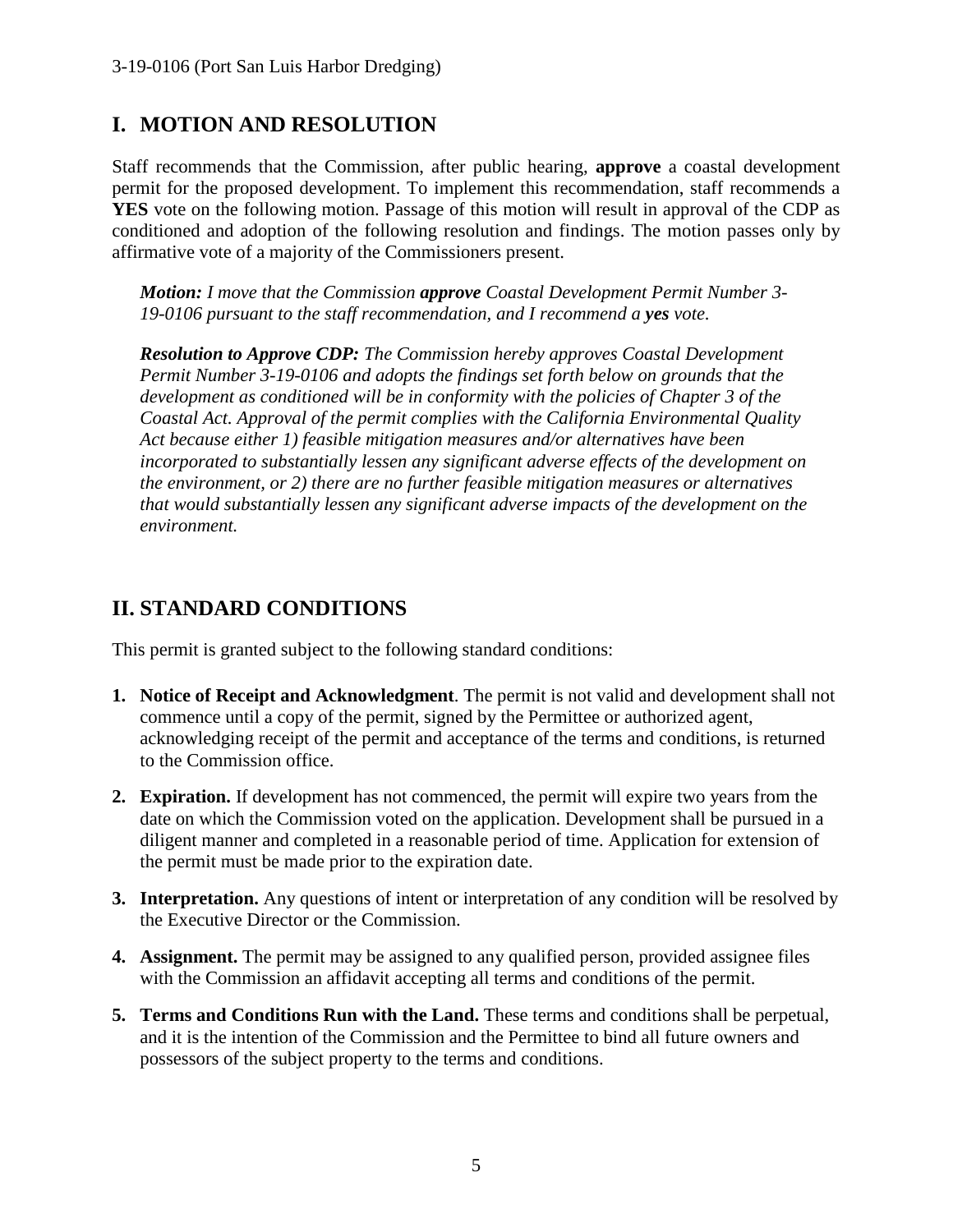# **III. SPECIAL CONDITIONS**

This permit is granted subject to the following special conditions:

- **1. Approved Project Parameters.** This CDP shall be valid from the date of Commission approval (May 8, 2019) until February 25, 2024, i.e. concurrent with the expiration of Army Corps of Engineers (ACOE) dredging permit number SPL-2014-00063-CLH. Dredging and disposal events shall only be allowed to occur on weekdays during daylight hours (i.e., one hour before sunrise to one hour after sunset), other than State holidays. Dredging shall not exceed 75,000 cubic yards of materials per calendar year. Sandy (i.e., greater than 80% sand) and clean dredge material (i.e., meeting U.S. Environmental Protection Agency (EPA), ACOE, and Regional Water Quality Control Board (RWQCB) standards – see also **Special Condition 2**) shall be transported to any of the three identified beach replenishment sites shown in **Exhibit 2.** This CDP also authorizes the dredging and disposal activities completed pursuant to Emergency CDP G-3-19-0100. Unless the Executive Director determines an amendment is legally required, minor adjustments to the above parameters may be allowed by the Executive Director if such adjustments: (1) are deemed reasonable and necessary; and (2) do not adversely impact coastal resources.
- **2. Initial Sediment Sampling and Testing Required**. PRIOR TO THE COMMENCEMENT OF THE FIRST DREDGING EPISODE ALLOWED UNDER THIS CDP, the Permittee shall submit to the Executive Director for review and approval two copies of each of the following:
	- **(a) Sediment Sampling Analysis Plan.** A sediment sampling analysis plan (SSAP) that clearly describes and delineates sediment sampling locations and applicable testing protocols. The SSAP shall ensure that representative sample locations applicable to authorized dredging areas are tested.
	- **(b) Sediment Testing.** An analysis of all sediment samples identified by the SSAP (i.e., chemical, physical, and biological analyses) using the most current ACOE, EPA, and RWQCB testing methods and procedures shall be required. If any such samples do not meet ACOE, EPA, and RWQCB dredge disposal standards, then the materials from the sampled area shall not be allowed to be deposited on beaches or in the nearshore environment, but rather shall be properly disposed of at an inland location (i.e., landfill or equivalent). All other dredge materials (i.e., sandy dredge material deemed clean per current ACOE and EPA standards) shall be deposited in the three locations identified by the Port District (see **Exhibit 2**).
- **3. Dredge Operations Plan**. PRIOR TO THE COMMENCEMENT OF THE INITIAL DREDGING EPISODE OF EACH CALENDAR YEAR, the Permittee shall submit to the Executive Director for review and approval two copies of a detailed Dredge Operations Plan (DOP) that clearly identifies all dredge operations (including, at a minimum, identification of areas to be dredged, dredging depths, overdredge depths, quantity of materials to be dredged, specific location of dredge spoils disposal, all methods for spreading/grooming beach nourishment areas, all timing (including dredge start and stop days, hours of operations, etc.), all pipeline locations, all measures to be taken to define and delineate dredge activity areas,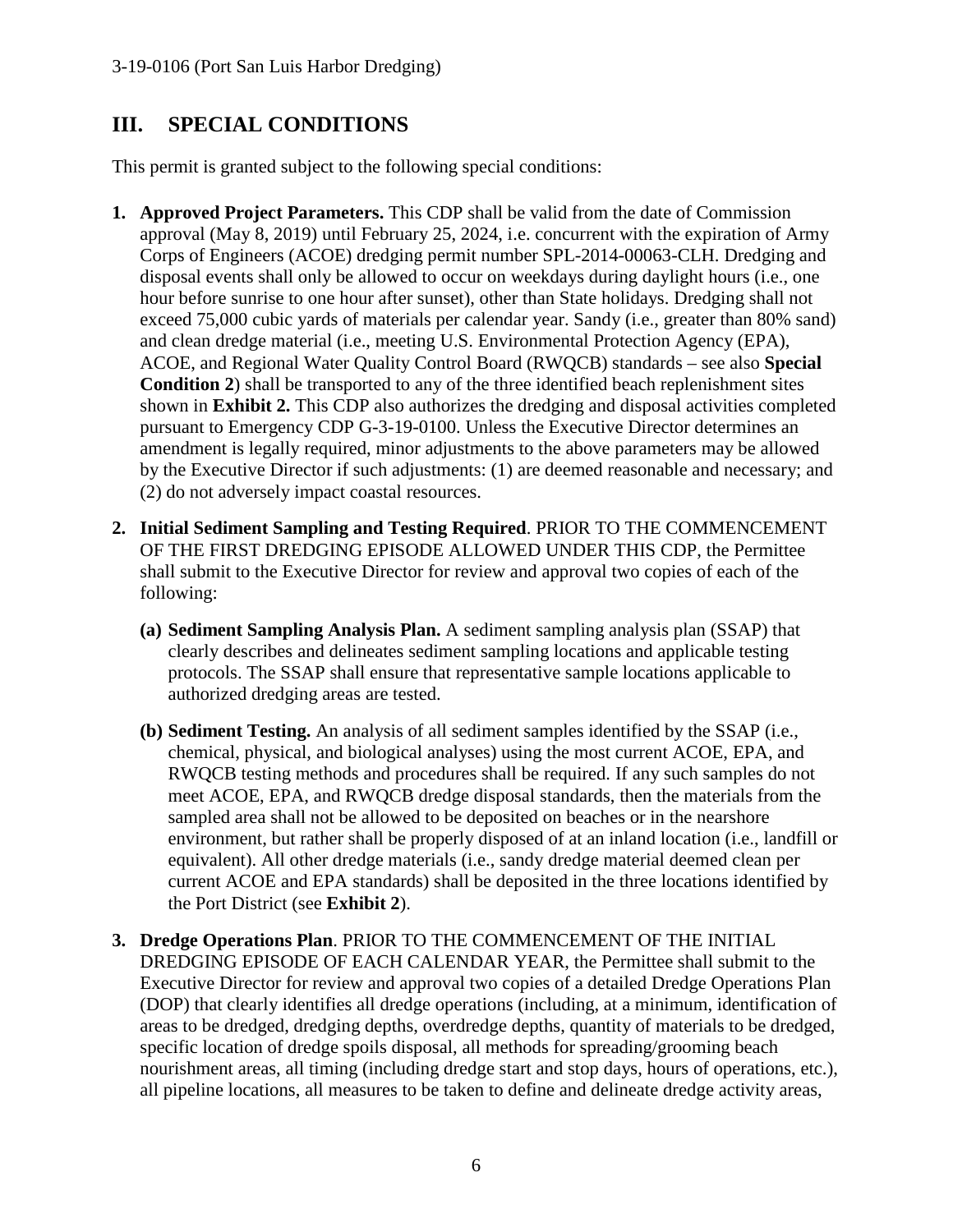equipment to be used, etc.). All such DOPs shall, at a minimum, incorporate the following provisions:

- **(a) Allowable Dredge Area.** Dredging operations shall be limited to the vicinity of the Mobile Hoist Pier and Trailer Boat Launch between the Harford Pier and Fisherman's Beach extending down to 10 feet below MLLW as shown in **Exhibit 2**.
- **(b) Dredge Prohibition Areas**. Dredging operations shall be prohibited in sensitive rocky substrate and kelp forest areas as identified in **Exhibit 3**. Prior to the commencement of dredging activities, all such areas to be avoided shall be clearly demarcated with floatable buoys, or other devices which are clearly visible on surface waters, so as to allow dredge equipment operators to easily identify dredge prohibition areas.
- **(c) Grunion Spawning Protection.** If disposal and/or grooming of dredge spoils will be conducted on beaches during the California grunion spawning season (i.e., from March  $1<sup>st</sup>$  through September  $1<sup>st</sup>$  of each year), the affected beach area shall be monitored during all such activities by a qualified professional biologist, approved by the Executive Director, to determine if grunion runs are occurring. If grunion runs are observed, the Permittee shall cease all such beach disposal operations for four days or during any forecasted spawning period, whichever is longer, and if any eggs are found, all disposal activities on the beach shall cease until grunion eggs have hatched (see **Exhibit 5** for additional details for such required grunion protection).
- **(d) Public Recreational Access Protection.** Dredging operations and beach replenishment activities shall be conducted in such a manner as to avoid interference with public recreational access in the Port San Luis Harbor area. At a minimum, all measures to be implemented to avoid public recreational access impacts due to dredge pipelines shall be identified (such measures may include, but are not limited to, suspending the disposal pipeline below access areas, placing the pipeline along the riprap revetment, burying the pipeline when not in use, pipeline removal during times of peak beach use, etc.).
- **(e) Equipment Maintenance.** All dredging equipment (e.g., pipelines, pumps, etc.) shall be maintained and inspected by the Permittee on a regular schedule to ensure proper operation and to eliminate any potential for spills or waterway/ beach access conflicts.

The Permittee shall undertake development in accordance with the approved DOPs.

- **4. Dredged Materials Exceeding 30,000 Cubic Yards per Year.** If dredging activities will result in 30,000 cubic yards or more of dredged material in a given calendar year, the Permittee shall limit disposal of such dredge materials at Fisherman's Beach to no more than 30,000 cubic yards per year, with any dredge material exceeding that yearly amount to be disposed of at Olde Port Beach and/or West Bluff Beach.
- **5. Assumption of Risk, Waiver of Liability, and Indemnity.** By acceptance of this CDP, the Permittee acknowledges and agrees, on behalf of itself and all successors and assigns: (a) that the project area is subject to extreme coastal hazards, including but not limited to episodic and long-term shoreline retreat and coastal erosion, high seas, ocean waves, tidal scour, storms, tsunami, coastal flooding, landslide, earth movement, and the interaction of all of these, many of which will worsen with future sea level rise; (b) to assume the risks to the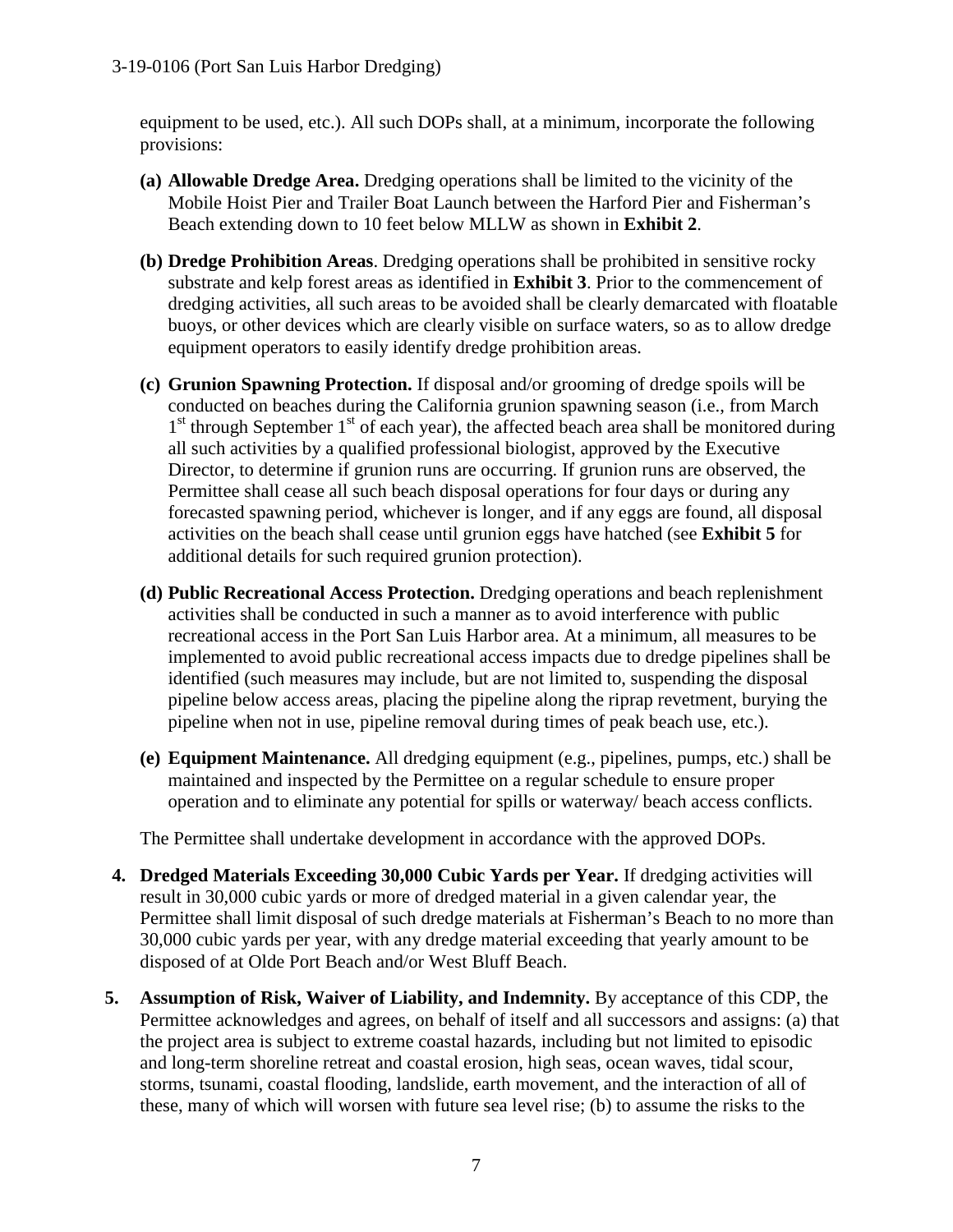Permittee and the properties that are the subject of this CDP of injury and damage from such hazards in connection with this permitted development; (c) to unconditionally waive any claim of damage or liability against the Coastal Commission, its officers, employees, agents, successors and assigns for injury or damage from such hazards; (d) to indemnify and hold harmless the Commission, its officers, employees, agents, successors and assigns with respect to the Commission's approval of the CDP against any and all liability, claims, demands, damages, costs (including costs and fees incurred in defense of such claims), expenses, and amounts paid in settlement arising from any injury or damage due to such hazards; and (e) that any adverse effects to property caused by the permitted project shall be fully the responsibility of the Permittee.

# **IV. FINDINGS AND DECLARATIONS**

### **A. PROJECT LOCATION, BACKGROUND, AND DESCRIPTION**

### **Project Location**

Port San Luis is situated on the northern portion of San Luis Bay, a hook-shaped bay delineated by upcoast Point San Luis and downcoast Fossil Point. Port San Luis and the coastline surrounding San Luis Bay are protected from predominant northwesterly swells by a 2,300-footlong rock breakwater that extends out from Point San Luis and which provides safe anchorage to the Harford Pier and surrounding area. San Luis Obispo Creek enters San Luis Bay about a mile downcoast of the harbor. This region is characterized by a number of different habitats including rocky shoreline (with offshore rocks), intermittent sandy beaches, nearshore kelp beds, and blufftop terraces backed by steep hills. See **Exhibit 1** for a location map and area photos.

The Port San Luis Harbor District (or "The Port District") was created in 1954 to repair and maintain the piers in the area, and also to support commerce associated with oil and gas extraction, movement of passengers and cargo, and commercial fishing. Port San Luis Harbor is a commercial fishing/small craft harbor adjacent to the unincorporated coastal community of Avila Beach on the south coast of San Luis Obispo County. The Port is both a major commercial fishing harbor and a popular sport fishing site. The Port San Luis Boatyard, one of the last selfservice haul-out and boatyards in the California, launched more than 4,000 boats in 2016. Access to vessels occurs by means of getting boats into the water via a mobile hoist facility and public sport launch ramp. The facilities for harbor users include public amenities such as self-service boat storage, boat servicing operations, public boat launching facilities, restaurants and shops, a live fish retailer, restrooms, RV camping, about three acres of sandy beach on the downcoast side of the harbor, and over 300 parking spaces that support marine related uses.

Port San Luis is located at the upcoast end of the San Luis Obispo Bay Littoral Cell,<sup>[1](#page-7-0)</sup> a threemile-long, near-closed system contained between Point San Luis and the Fossil Point headland downcoast of Avila Beach. While Point San Luis and the breakwater generally provide adequate protection from large northwesterly swells, high-energy surges can still produce significant water movement within the harbor. The seasonal disposition of an estimated approximately 7,300 to

<span id="page-7-0"></span> $\overline{a}$  $<sup>1</sup>$  A littoral cell is a closed or near-closed coastal system into which sediment is discharged, within which sediment is</sup> deposited or scoured, and out of which sediment is lost.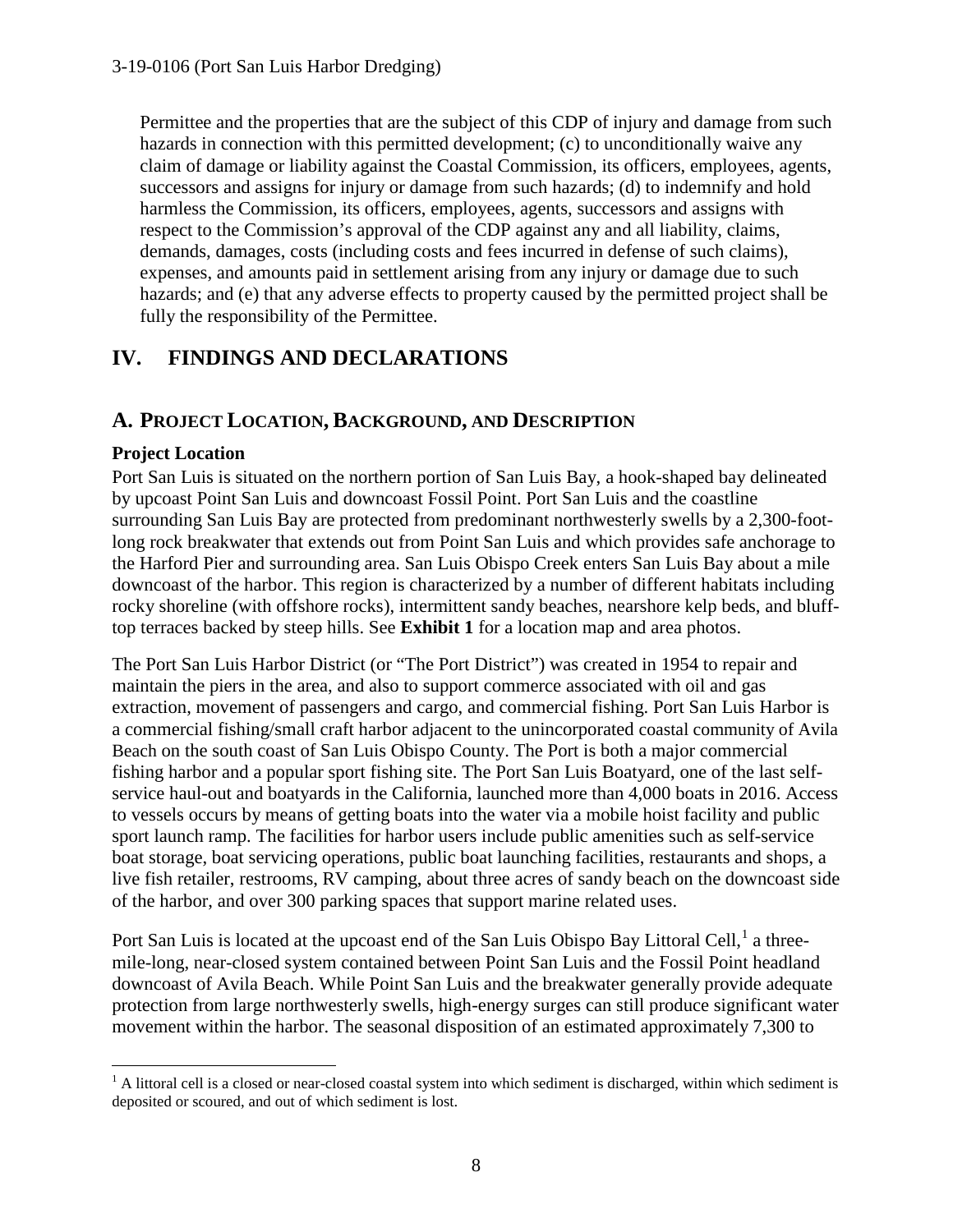8,000 cubic yards per year of sediment from San Luis Obispo Creek, combined with strong wave action, transport sand and other suspended particles into calmer harbor areas where they are eventually deposited. Shoaling<sup>[2](#page-8-0)</sup> is due to natural and unavoidable littoral drift processes and occasionally renders the Mobile Hoist Pier and Trailer Boat Launch basins impassable to recreational and commercial boats, particularly following heavy winter storms (see **Exhibit 1**). The historical solution to the sediment accretion within Port San Luis has been dredging.

### **Project Background**

### *Past Dredging Activities*

The Port District has historically conducted relatively small-scale annual maintenance dredging events in order to manage shoaling of navigational channels, turning basins, and boat launching ramps. A large influx of sport boating activity at the Port begins on April  $1<sup>st</sup>$  of each year as most federally-regulated fishing seasons for boat-based anglers are closed from January  $1<sup>st</sup>$  through the end of March. In anticipation of this, the Port District typically begins dredging promptly in March. The Port District uses its own work force and hydraulic suction equipment with a landbased crane to dredge the basins around the Harford Pier's public boating launching facilities, referred to as the Mobile Hoist Pier and Trailer Boat Launch basins. Sandy dredged materials are transported in a rigid slurry pipeline to beach disposal sites for continuous disposal. Prior to 2003, Fisherman's Beach and Olde Port Beach were used for disposal of sandy dredged sediment; from 2003 to 2009, West Bluff Beach was the primary disposal site. Since 2014, the Port District has used Fisherman's Beach exclusively for sediment disposal (see **Exhibit 2** for the locations of the dredging areas and the beaches). Since 2008, the Port District has dredged an average of 22,655 cubic yards of sandy sediment per year, with the largest dredging amount being 45,821 cubic yards in 2013. Many sediment accretion factors are subject to significant inter-annual variability, and yearly dredge volumes vary considerably as a result. The table on **Exhibit 6** shows the chronology of dredge activity (in cubic yards (cy) per year) from the Mobile Hoist Pier and Trailer Boat Launch basins during the period from 1985 through 2018 present.

### *Dredging Permit History*

Past dredging activities authorized by the Commission as shown in **Exhibit 6** include: CDP 4- 85-301 (dredging and disposal of up to 10,000 cy of material); CDP 3-93-27 (annual dredging and disposal of up to 30,000 cy of material for five years); CDP 3-97-078 (annual dredging and disposal of up to 30,000 cy of material for five years); CDP 3-02-100 (annual dredging and disposal of up to 250,000 cy of material for five years); CDP [3](#page-8-1)-08-038 $3$  (annual dredging and disposal of up to 250,000 cy of material for five years); and Emergency CDP (ECDP) G-3-19- 0100<sup>[4](#page-8-2)</sup> (emergency dredging of up to 30,000 cubic yards of material between March 1<sup>st</sup> and May  $31<sup>st</sup>$ , 2019).

<span id="page-8-0"></span> $\overline{a}$ <sup>2</sup> Shoaling occurs when the bottom of the harbor's channels and/or berthing areas become shallow due to the deposition of sediment, which creates a hazard to navigation.

<span id="page-8-1"></span><sup>&</sup>lt;sup>3</sup> CDP 3-08-038 was amended in 2014 (CDP 3-08-038-A1). The amendment extended the base permit's dredging time frame by an additional five years while providing for the same maximum amount of dredging as the base CDP. CDP 3-08-038, as amended, expired in December 2018.

<span id="page-8-2"></span><sup>4</sup> ECDP G-3-19-0010 was issued on February 28, 2019 because shoaling of the Port's boat launch facilities following winter storms made it difficult for boats to maneuver safely in and out of these areas and presented a significant risk to life and property if no action was taken. At the time the ECDP was issued, the most recent fiveyear dredging and disposal CDP (CDP 3-08-038, as amended) had expired on December 10, 2018. The Port District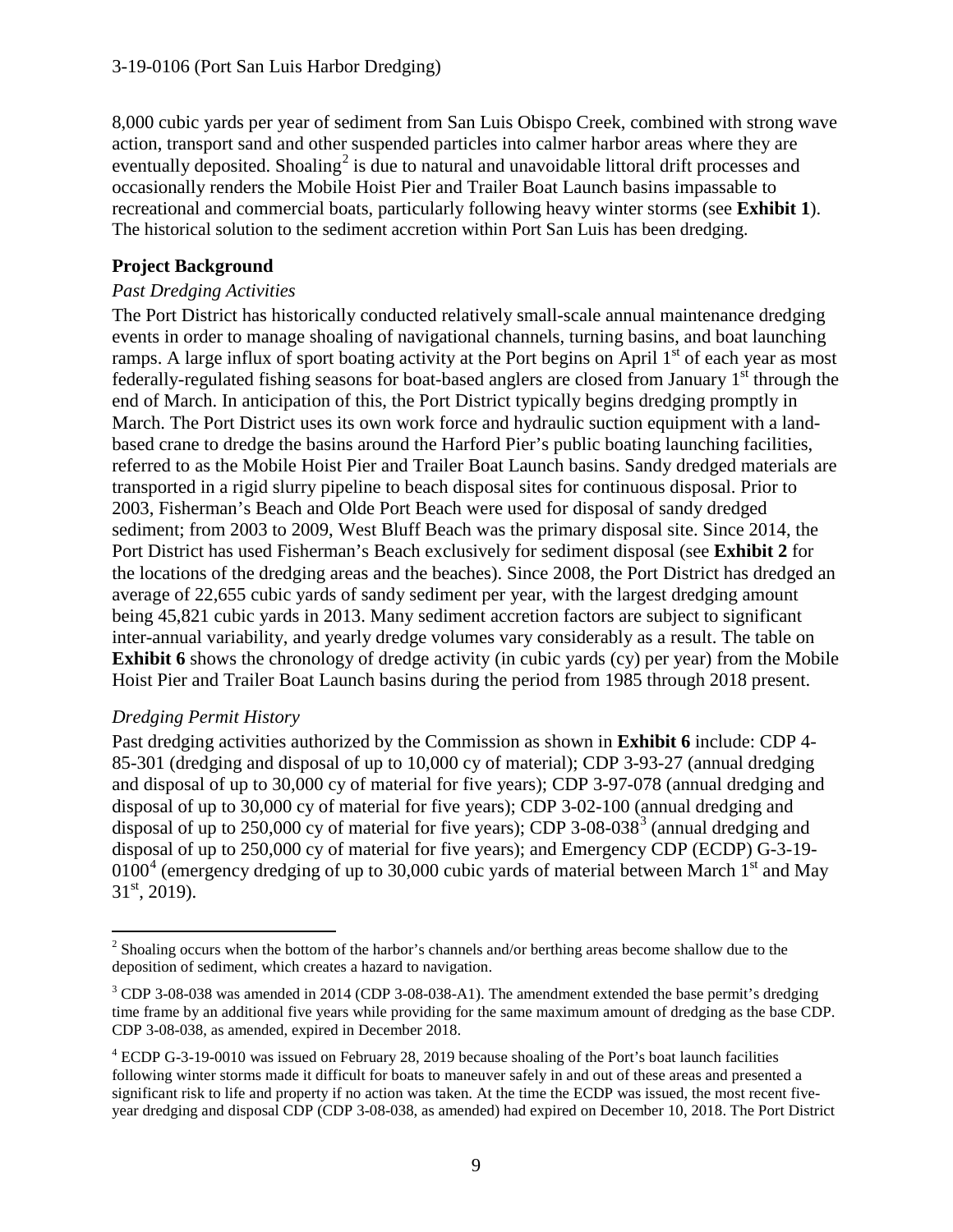As described in the paragraph above, although the amount of actual dredging remained fairly consistent (as seen in the table above), the amount of dredging *authorized* increased significantly in 2002 from a maximum of 30,000 cy per year to a maximum of 250,000 cy per year authorized by CDP 3-02-100. This change corresponds to an alternative dredging strategy described in a comprehensive analysis and sand management plan to improve the Port District's dredging program.[5](#page-9-0) This alternative included intercepting larger volumes of sediment farther out in the harbor before it would reach the boat launching areas of the harbor, and disposing of the sediment at more distant beaches, thereby increasing the time that it would take for the sediment to be transported back to the harbor. To pursue this "preventative maintenance" approach alternative, the Port District proposed to dredge these larger volumes of sediment using a floating, hydraulic or mechanical dredge located offshore in harbor waters, with disposal at more distant beaches.

Thus, in 2002, the Commission authorized the Port District to dredge and use for beach nourishment up to 250,000 cubic yards of sediment annually to maintain the Port District's boat launch facilities (CDP 3-02-100). Under this CDP, the allowed dredging footprint grew from three acres to 32 acres and the allowed dredging volume increased from 30,000 cubic yards per year to 250,000 cubic yards per year. The sites authorized for sediment disposal included those historically used for disposal, specifically Fisherman's Beach, Olde Port Beach, and Avila Beach, and new two sites were introduced: Lighthouse Beach and West Bluff Beach. More recently, CDP 3-08-038 (as amended) allowed for the same dredging and disposal amounts. However, although the Port District has been authorized to remove larger volumes of sediment since 2002, the Port District has not acquired a floating, hydraulic or mechanical dredge that would allow for a greater amount of dredging as proposed under the Everts Coastal analysis, and the Port District has continued to conduct relatively small-scale dredging projects on an asneeded basis as it has done for the last three decades years (see **Exhibit 6**). Thus, in this application, the Port District is requesting a lesser volume of sediment to be dredged and disposed of on a yearly basis more in line with historical need and actual dredging activity prior to the Everts Coastal analysis.

As with other dredging locations statewide, all dredged sediments are evaluated by an interagency group (including Commission staff) and must meet all U.S. Environmental Protection Agency (EPA), Army Corps of Engineers (ACOE), and Regional Water Quality Control Board (RWQCB) standards for ocean disposal and/or beach replenishment. The interagency group considers chemical and biological testing results, as well as physical grain size analyses, in relation to these rigorous federal and state standards. As a result, *only* sediments that are determined to be "clean" (i.e., consistent with federal and state requirements) and that consist of more than 80% sand are allowed to be placed on a beach. This is not an atypical standard and in fact is the protocol that has been applied by the Commission and its dredge-related agency partners for decades in California.

Sediment sampling and testing conducted by the Port District, as required by all CDPs issued

 $\overline{a}$ 

had submitted CDP application 3-19-0016 (which is the subject of this report), but that application was not yet filed as complete, and so the ECDP was issued. In addition to requesting authorization for five years of dredging and disposal activities, CDP application 3-19-0016 also seeks to authorize the dredging and disposal activities undertaken pursuant to ECDP G-3-19-0010.

<span id="page-9-0"></span><sup>5</sup> Everts Coastal, Year-2000 Sediment Management Tactic for Port San Luis, January 2000.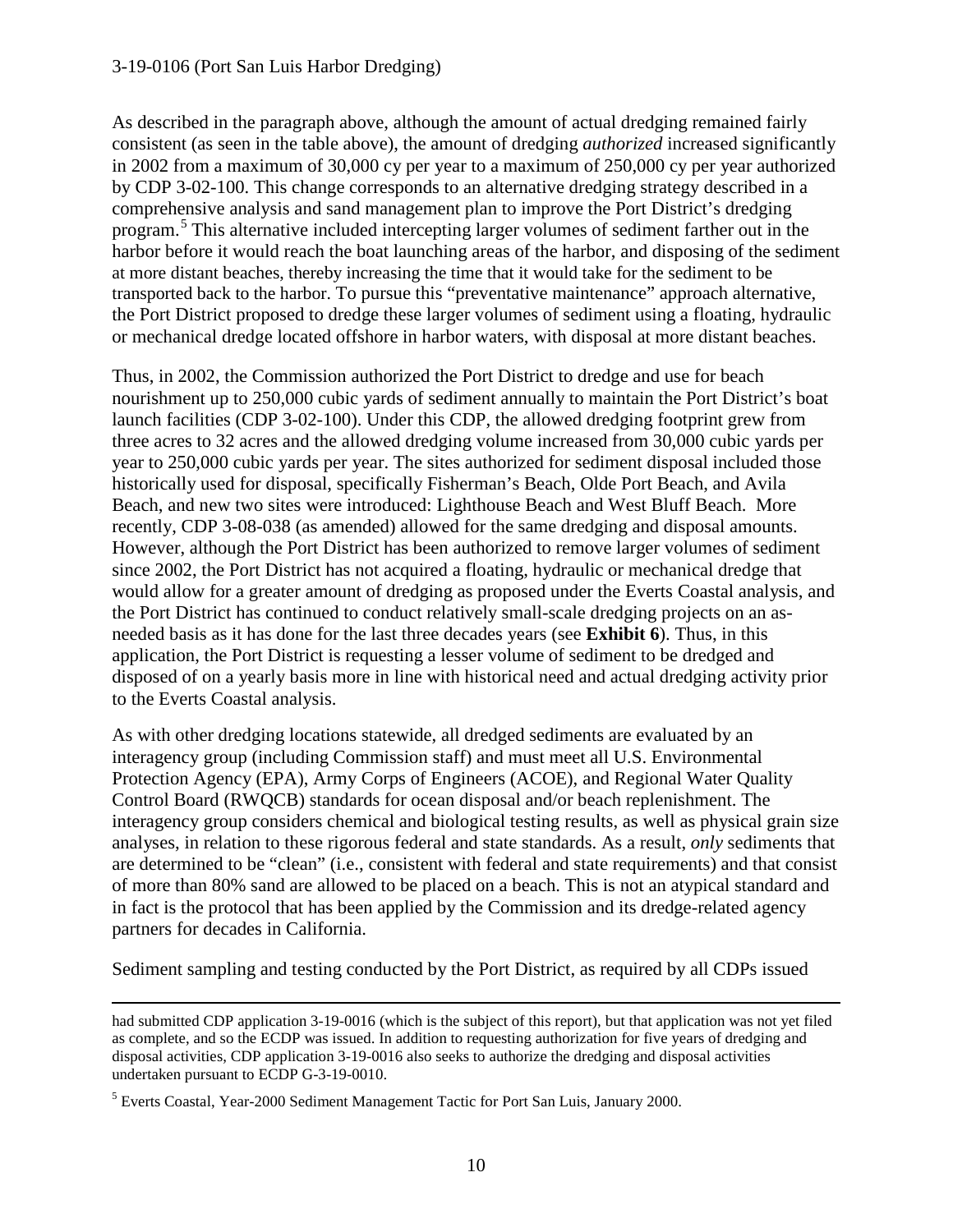since 2002, has always shown that the material to be dredged consists of coarse-grained "clean" sediment that is suitable for beneficial reuse (i.e., greater than 80% sand). Results of particle size analysis indicate that all samples can be characterized as coarse to medium grained, ranging from 89% to 99% sand.<sup>[6](#page-10-0)</sup> On the whole, chemical contaminants have not been an issue at the project site since chemical contaminants are much more likely to adhere to fine-grain sediments than larger sand grains.

### **Project Description**

The Port San Luis Harbor District has requested approval of a five-year permit: (1) to annually dredge up to 75,000 cubic yards of sand and sediment from the approximately three-acre area adjacent to the Harford Pier's public boating launching facilities, referred to as the Mobile Hoist Pier and Trailer Boat Launch basins, down to a depth of 10 feet below mean lower low water (MLLW); and (2) to annually deposit up to 75,000 cubic yards of material on the beach and into the surf zone at three possible beach locations within San Luis Bay (see **Exhibit 2** for a map of the proposed dredging and disposal sites). Dredging methods proposed by the Port District include hydraulic suction using a small, submersible pump suspended by a land-based crane. A floating dredge hose from the crane will transport dredged materials in a rigid, slurry pipeline fixed on the shoreline to the beach disposal site for continuous disposal. The majority of the pipe is left in place throughout the year, and is removed where it would cause access or storm issues. Beach nourishment sites include West Bluff Beach, Fisherman's Beach, and Olde Port Beach. Dredging and disposal generally occurs for seven hours per day during weekdays for the duration of the dredging period, excluding State holidays.

# **B. STANDARD OF REVIEW**

The dredging area and beach nourishment sites are located within State tidelands and thus are located within the Commission's retained CDP jurisdiction. The standard of review for development within the Commission's retained jurisdiction is the Coastal Act.

# **C. LAND USE PRIORITIES**

Port San Luis Harbor accommodates a number of coastal-related and coastal-dependent activities including commercial fishing and recreational boating. The proposed project includes maintenance dredging to remove accumulated sediment from areas around the boat launching facilities and their associated navigational channels (see **Exhibit 2**). Coastal-dependent and coastal-related developments are among the highest priority Coastal Act uses.

### **Applicable Policies**

The Coastal Act defines coastal-dependent and coastal-related as follows:

*Section 30101: "Coastal-dependent development or use" means any development or use which requires a site on, or adjacent to, the sea to be able to function at all.* 

<span id="page-10-0"></span> $\overline{a}$  $6$  The percentage of sand equates to the fraction of sediment that passes through a #8 U.S. Standard Sieve, but which is retained by a #200 U.S. Standard Sieve.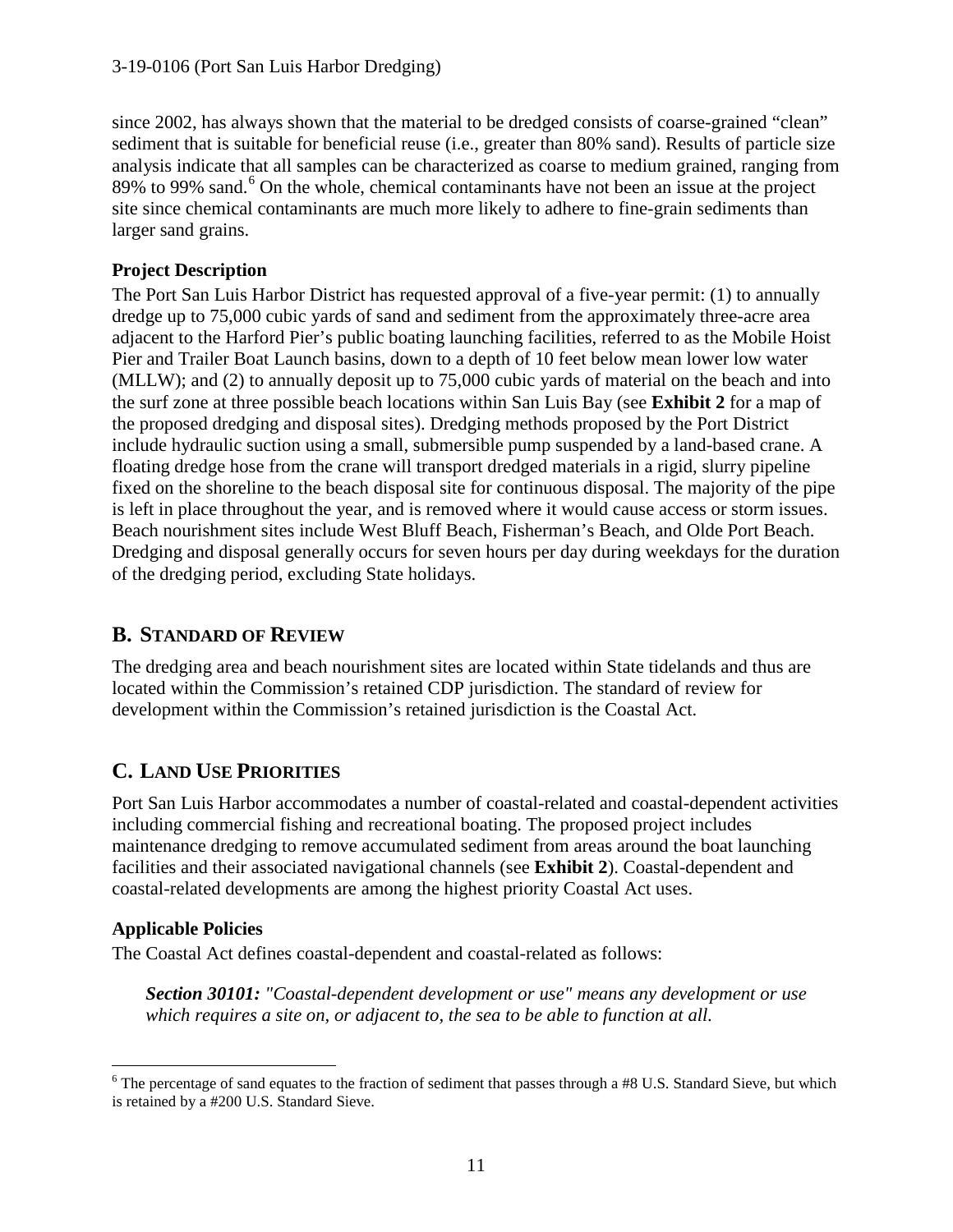*Section 30101.3: "Coastal-related development" means any use that is dependent on a coastal-dependent development or use.* 

Coastal Act Section 30001.5 states, in relevant part:

*Section 30001.5: The Legislature further finds and declares that the basic goals of the state for the coastal zone are to:* 

- *(a) Protect, maintain, and where feasible, enhance and restore the overall quality of the coastal zone environment and its natural and artificial resources….*
- *(c) Maximize public access to and along the coast and maximize public recreational opportunities in the coastal zone consistent with sound resources conservation principles and constitutionally protected rights of private property owners.*
- *(d) Assure priority for coastal-dependent and coastal-related development over other development on the coast…*

Coastal Act Sections 30234 and 30234.5 also provide specific protections for boating harbors and commercial fishing, including:

*Section 30234: Facilities serving the commercial fishing and recreational boating industries shall be protected and, where feasible, upgraded. Existing commercial fishing and recreational boating harbor space shall not be reduced unless the demand for those facilities no longer exists or adequate substitute space has been provided. Proposed recreational boating facilities shall, where feasible, be designed and located in such a fashion as not to interfere with the needs of the commercial fishing industry.* 

*Section 30234.5: The economic, commercial, and recreational importance of fishing activities shall be recognized and protected.* 

### **Consistency Analysis**

Port San Luis Harbor is one of three commercial harbors located in San Luis Obispo County (with the others being in Morro Bay and San Simeon). Port San Luis Harbor is a major commercial fishing harbor with commercial fish processing facilities, including offloading hoists, ice, fuel, and support facilities. In 2016, Port San Luis was the top performing Pacific hagfish port in California. The Port is home to a commercial fishing fleet that targets a wide diversity of fish and shellfish species. This fleet has grown from 12 to at least 20 fishing boats since 2008, and is operated primarily by small-scale family-owned companies. In addition to commercial fishing activities, the Port is a popular sport fishing site and is home to the Port San Luis Boatyard, which is one of the last self-service haul-out and boatyards in California, drawing vessel owners from as far as San Diego. The boatyard also sells marine supplies and outboard motors. The Port is also a recreational destination for the public with charter vessels that conduct thousands of recreational fishing trips every year and visitor service facilities, including three restaurants, a live fish retailer, a small market, kayak rental, a surf school, paddle board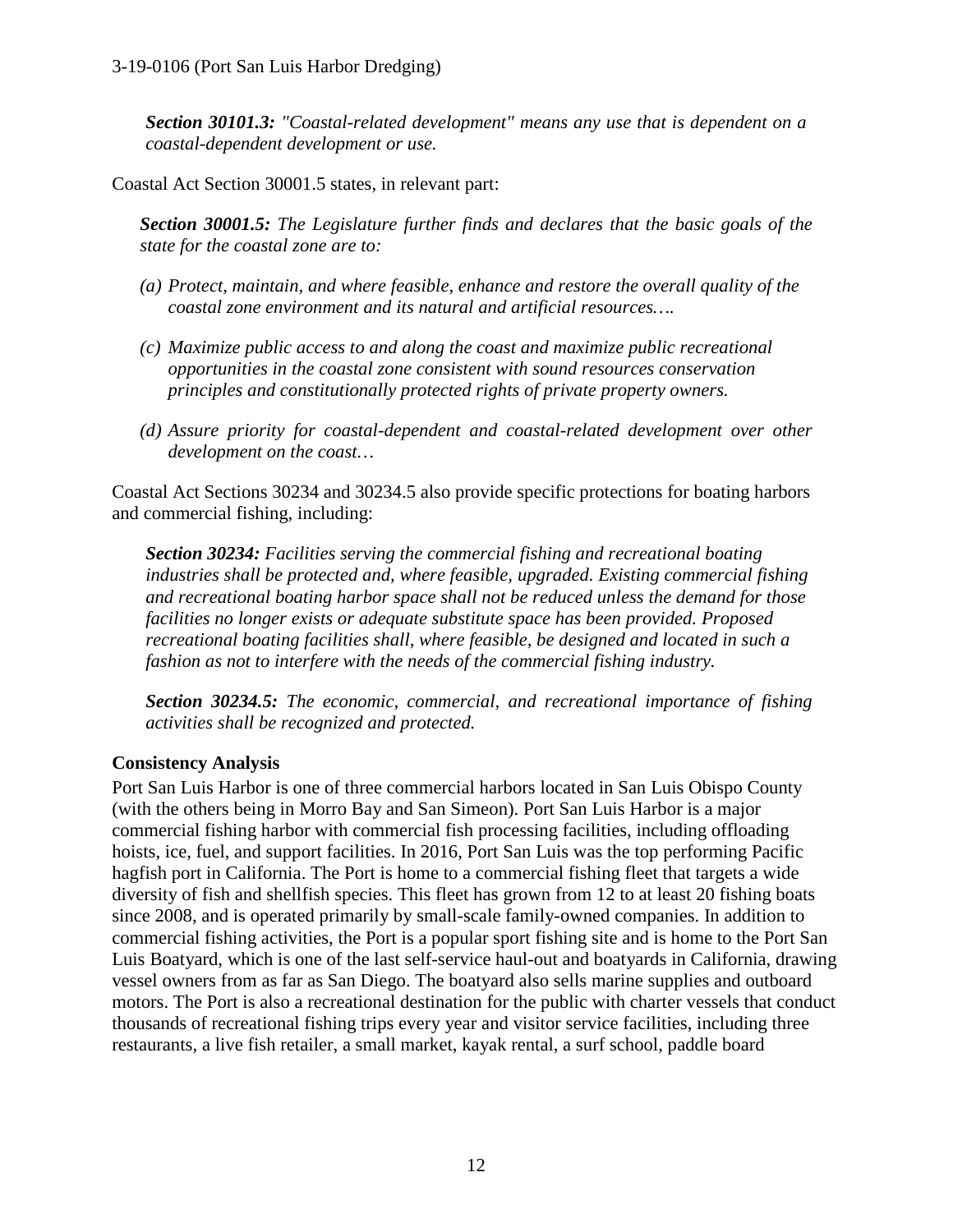concessions, a chandlery, $^7$  $^7$  and RV camping.

Section 30001.5 of the Coastal Act prioritizes coastal-dependent development, which includes boating facilities and harbors, over other development along the coast. Section 30234 of the Coastal Act provides that facilities serving the commercial fishing and recreational boating industries shall be protected and, where feasible, upgraded. Section 30234.5 states that the economic, commercial, and recreational importance of fishing activities shall be recognized and protected. Commercial and recreational boating and fishing are coastal-dependent priority uses that cannot function without sufficient harbor depths. Hence, the maintenance of adequate berthing and navigational depths in the harbor is essential, and must be considered a high priority under the Coastal Act.

As indicated above, Port San Luis Harbor provides an array of commercial and recreational boating, fishing, and coastal-related opportunities. Commercial fishing and related waterfront activities in Port San Luis generate jobs, provide recreational opportunities, and draw tourists from around the world. The proposed dredging and discharge activities not only support coastaldependent and coastal-related uses but are integral to such uses and therefore have a high priority under the Coastal Act. Accordingly, the Commission finds that the proposed development is a high-priority coastal-dependent and coastal-related use that is consistent with the land use priorities of Coastal Act Sections 30001.5, 30234, and 30234.5.

### **D. MARINE AND BIOLOGICAL RESOURCES**

### **Consistency Analysis**

### *Appropriateness of Dredging*

Coastal Act Section 30233(a) allows for the dredging of harbor waters in order to maintain depths necessary for navigation where there is no feasible less environmentally damaging alternative, and where feasible mitigation measures have been provided to minimize adverse environmental effects, stating in applicable part:

*Section 30233(a): The diking, filling, or dredging of open coastal waters, wetlands, estuaries, and lakes shall be permitted in accordance with other applicable provisions of this division, where there is no feasible less environmentally damaging alternative, and where feasible mitigation measures have been provided to minimize adverse environmental effects, and shall be limited to the following: … (2) Maintaining existing, or restoring previously dredged, depths in existing navigational channels, turning basins, vessel berthing and mooring areas, and boat launching ramps …* 

Proposed dredging areas in Port San Luis Harbor include areas where sediment deposition routinely reduces depths in and around existing boat launching areas and their associated navigation channels. Continued sediment inflows from San Luis Obispo Creek and natural littoral drift processes are expected and inevitable under current conditions. On average, the Port San Luis Harbor facilities receive an estimated approximately 5,000 to 10,000 cubic yards of sediment per year. Extreme depositional events greater than these amounts resulting from winter storms have rendered these areas impassable by recreational, commercial, or emergency boats

<span id="page-12-0"></span> $\overline{a}$  $<sup>7</sup>$  A chandlery is the warehouse or store of a chandler (i.e., a dealer in supplies and equipment for ships and boats).</sup>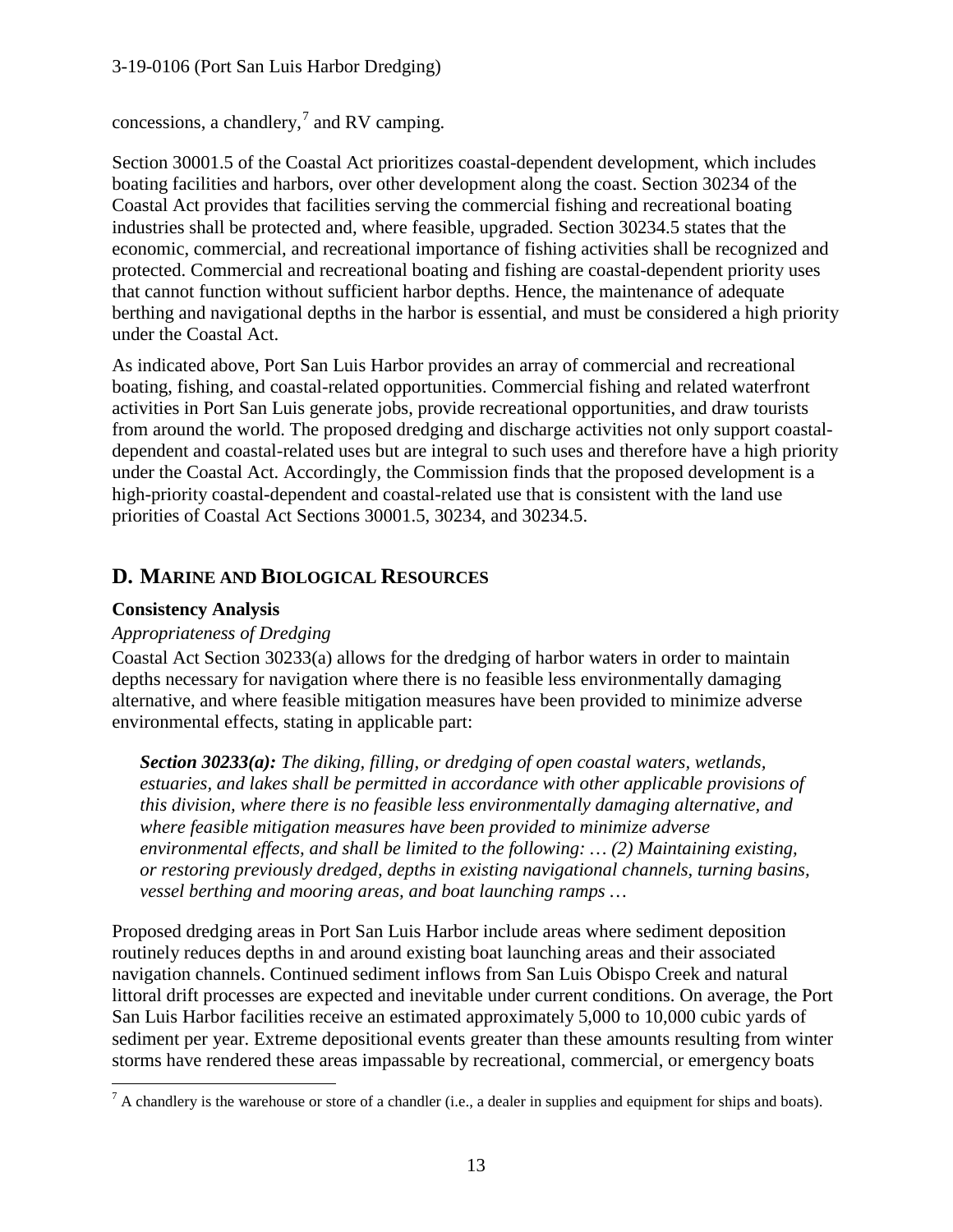$\overline{a}$ 

and present a risk if no action is taken. Therefore, it is necessary to dredge around the Mobile Hoist Pier and Trailer Boat Launch basins to manage shoaling that inhibits the ability to maneuver boats safely in and out of these areas, and dredging open coastal waters for such purpose is expressly allowed for under Section 30233(a)(2). The alternatives to annual maintenance dredging on the current scale are financially infeasible for the Port District to implement, and may also have significant impacts on coastal resources.<sup>[8](#page-13-0)</sup>

The Port District uses its own work force and dredge equipment consisting of a land-based crane that has a reach of roughly 80 feet to suspend a Toyo 50 HP eight-inch submersible pump that is attached to a floating dredge hose. This uses hydraulic suction to intake sediment through the dredge hose and transports dredged materials within a rigid, slurry pipeline to the disposal beach site for continuous disposal when operations are taking place.

The Port District proposes annual maintenance dredging up to 75,000 cubic yards per year. Since 2008, the Port has been dredging on average 22,655 cubic yards per year; the largest amount of dredged material during a single year was 45,821 cubic yards in 2013 (see **Exhibit 6**). The proposed 75,000-cubic-yard-maximum yearly dredging amount is greater than historic dredging volumes, but is significantly less than the up to 250,000 cubic yards authorized by the Commission since 2002. Sediment accretion factors are subject to significant inter-annual variability and yearly dredge volumes vary considerably as a result. It is not unreasonable to anticipate a single storm event could lead to significant sediment deposits greater than the historic volumes. The 75,000-cubic-yard-per-year maximum will provide the Port District with some operational flexibility in case of extreme weather or ocean swell events that deposit largerthan-expected volumes of sediment into the harbor.

The depth of dredging (to -10 MLLW) is necessary to accommodate vessel navigation (i.e., the size of vessels and their draft). The three-acre area adjacent to dredge the Mobile Hoist Pier and Trailer Boat Launch basins is the minimum necessary area required to ensure safe egress and ingress of boats in these areas.

In conclusion, continued sediment inflows can be anticipated in the boat launching areas and turning basins and their associated navigational channels, requiring dredging to ensure the safe functionality of these areas. The proposed project is designed to maintain and improve navigation channels for recreational boating and commercial fishing and is therefore an allowable use under Coastal Act Section 30233(a)(2). Hence, the maintenance of adequate navigational depths in the Harbor is essential, as is the beach line pipeline, which allows the Port District to maintain necessary depths. As discussed above, no feasible alternatives to ongoing dredging have been identified. Additionally, and as described in more detail below, the environmental impacts of the dredging program as conditioned are expected to be temporary and less than significant. Accordingly, **Special Condition 1** limits dredging and beach nourishment to a maximum of 75,000 cubic yards per year of "clean" sandy sediment over the life of the CDP with disposal of sandy dredge materials onto the three identified beach replenishment sites, and

<span id="page-13-0"></span><sup>&</sup>lt;sup>8</sup> Permanent structural solutions to reduce or eliminate the need for dredging were identified by the Everts Coastal Analysis and include fixed groins, permanent sand retention structures, and opening the breakwater to limit sediment shoaling.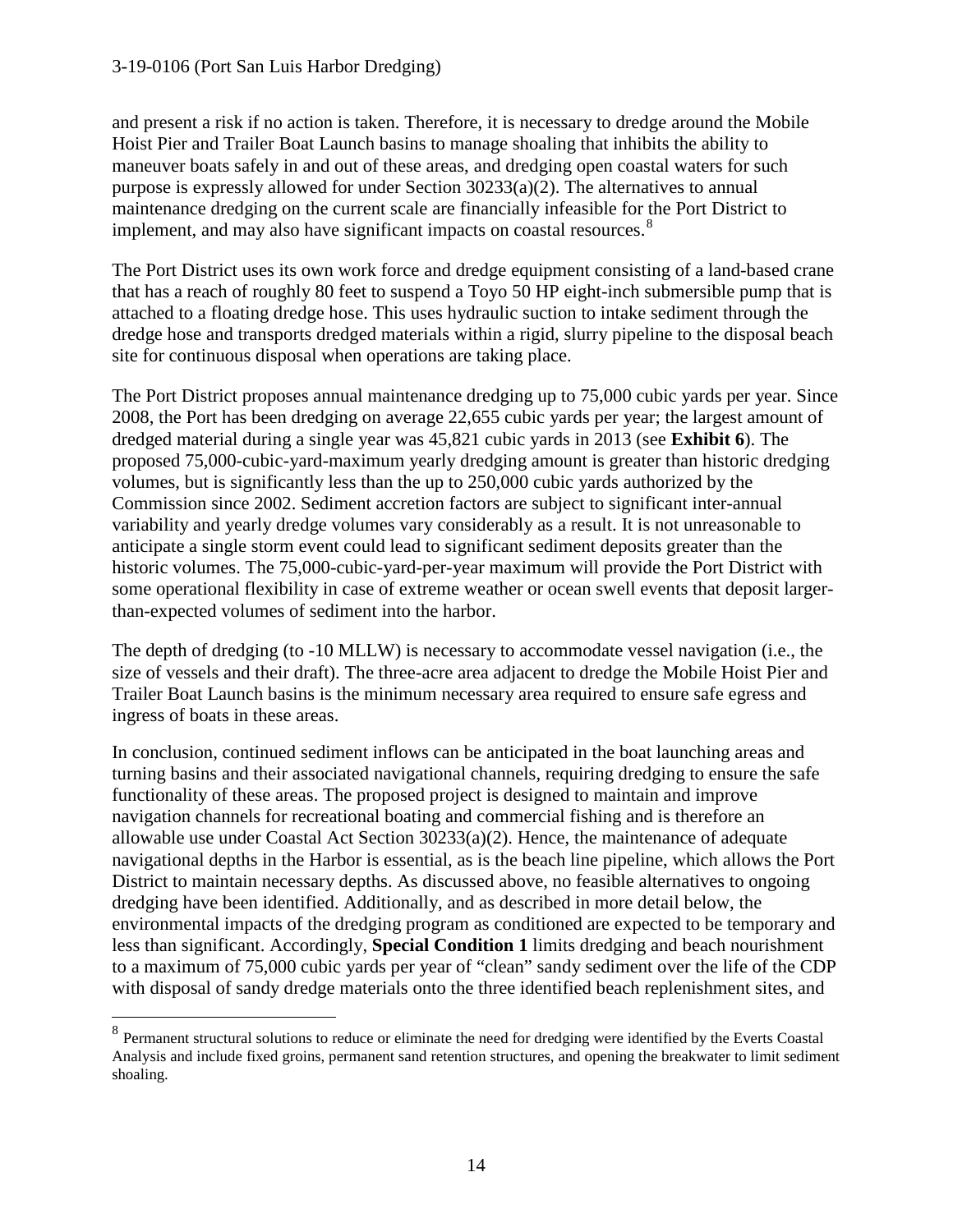also authorizes the dredging and disposal activities done pursuant to emergency CDP G-3-19- 0100.

#### *Water Quality*

Coastal Act Section 30232 requires that development protect against the spillage of hazardous substances:

*Section 30232: Protection against the spillage of crude oil, gas, petroleum products, or hazardous substances shall be provided in relation to any development or transportation of such materials. Effective containment and cleanup facilities and procedures shall be provided for accidental spills that do occur.* 

To date, the suitability of the proposed dredged material for disposal in any of the proposed locations has been evaluated every five years by an interagency group consisting of representatives from ACOE, EPA, RWQCB, and the Coastal Commission. Advisory to this interagency group are U. S. Fish and Wildlife Service (USFWS), the National Marine Fisheries Service (NMFS), and the California Department of Fish and Wildlife (CDFW). The group considers chemical and biological testing results, as well as physical grain size analyses, in relation to standards established by the EPA, ACOE, and the RWQCB, as described above.<sup>[9](#page-14-0)</sup> After reviewing test results, the group then works to reach a consensus opinion as to whether or not the proposed dredged material is suitable for aquatic and/or beach replenishment disposal.

The proposed sampling plan is consistent with the standardized methods utilized by ACOE, EPA, and RWQCB for dredging projects throughout the state, and is typical of Commission protocols applied to dredging CDPs statewide. The number of sample sites was determined based on a formula that takes into account total dredge area. The locations of sampling stations were chosen to place them adjacent to the principal storm drain thereby maximizing the probability of sampling any potential contaminants that have accumulated in these sediments from land based sources. Consistent with standardized sampling procedures, the sample cores will be tested in the three layers that could potentially be disturbed by the dredging operations; the first layer is the level to navigable depth, the second is the level of allowed overdredge depth (i.e., additional dredging below the navigable depth, which is done to reduce the frequency of re-dredging), and the third is the level below the overdredge depth that could become the new exposed sea floor. The composited sample covers the entire depth of range of the area to be dredged, extending down to 10 feet below MLLW in the vicinity of the Mobile Hoist Pier and west of the Harford Pier and down to the rock substrate in the vicinity of the Trailer Boat Launch Ramp. Contaminants are measured based upon units found within a uniform quantity (e.g., parts-permillion in a gram of water) and would not be diluted or otherwise missed based on the relative size of the core. In addition to the two dredge stations, samples will be collected for sediment grain size analysis at two additional sites that are used for dredge disposal: Fisherman's Beach and West Bluff Beach.

A Dredge Operation Plan (DOP) must be developed and approved by the Executive Director based on the testing report before each dredging or disposal events authorized by this permit can

<span id="page-14-0"></span> $\overline{a}$ <sup>9</sup> EPA and ACOE testing standards are outlined in the 1998 publication "Evaluation of Dredged Material Proposed for Discharge in Waters of the U.S. – Testing Manual" (also known as the Inland Testing Manual or ITM).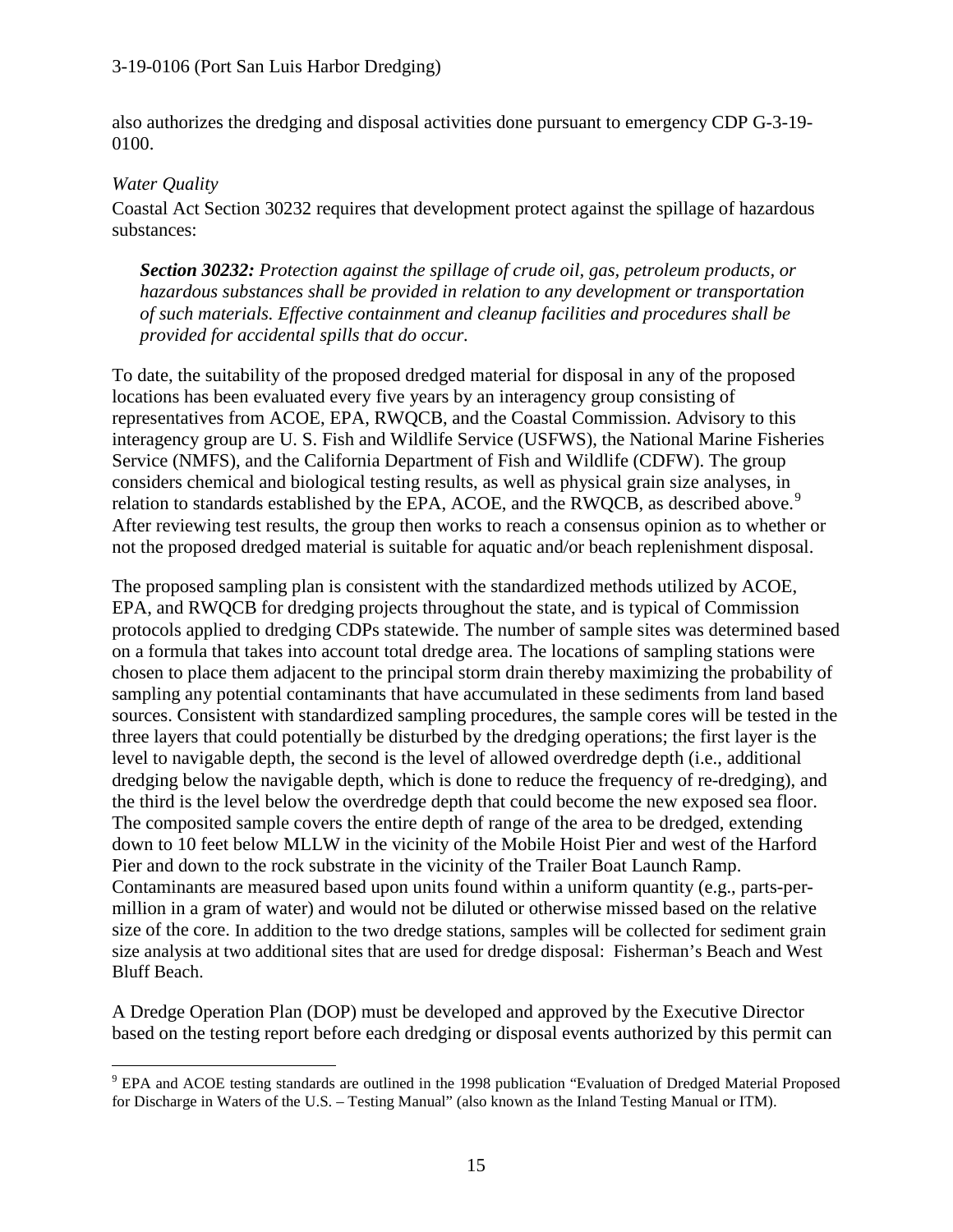occur. The interagency team must coordinate to review the results, come to a consensus on the best course of action for dredging and disposal, and a DOP must be drafted and approved before dredging can begin. This interagency process can take anywhere from 4 to 12 weeks depending on the testing results, size and complexity of the project, and general availability of the agency representatives.

Sediment sampling and testing conducted by the Port San Luis Harbor District has historically shown that the material to be dredged is coarse-grained "clean" sediment that is suitable for beneficial reuse (i.e., greater than 80% sand). The smallest percentage of sand (i.e., 81.3%) was found in a sample collected in 2002 from an area north of the Harford Pier, but that percentage still qualifies as sand under the EPA's guidelines. All other results of particle size analysis over time have shown that all samples were characterized as coarse to medium grained, ranging from 89% to 99% sand. On the whole, chemical contaminants have not been an issue at the project site because chemical contaminants are much more likely to adhere to fine-grain sediments than larger sand grains. Nevertheless, a precautionary approach is warranted due to the significant biological resources implicated (see discussion below) and **Special Condition 2** requires that all dredge materials be tested and meet ACOE, EPA, and RWQCB disposal standards prior to commencement of dredging activities to be authorized. The dredge operation plan process is also required under this CDP pursuant to **Special Condition 3**, and includes a requirement that all dredging equipment be maintained and inspected regularly to ensure proper operation and eliminate potential water quality impacts from faulty equipment (**Special Condition 3(e)**).

Some water quality impacts are expected from dredging and disposal; however these are not related to hazardous substances. Specifically, additional total suspended solids in the water column are expected to increase turbidity near the dredging and disposal sites. Increased turbidity in turn decreases dissolved oxygen levels in the water column, which could impact sea life (see "Biological Resources" section below). However, dredging will be conducted using a hydraulic dredge, which removes and transports dredged material as liquid slurry, thereby minimizing disturbance and re-suspension of sediments at the dredge site, and the pre-dredge ambient water quality condition is expected to return shortly after each dredging episode. Thus, as conditioned, the proposed project will be in conformance with Section 30232 of the Coastal Act.

### *Beach Replenishment*

Coastal Act Section 30233(b) specifies that dredge spoils suitable for beach replenishment should be transported for such purposes to appropriate beaches or into suitable longshore current systems, and requires that dredge spoils be disposed of in a manner that avoids significant disruption to habitats and water circulation:

*30233(b): Dredging and spoils disposal shall be planned and carried out to avoid significant disruption to marine and wildlife habitats and water circulation. Dredge spoils suitable for beach replenishment should be transported for such purposes to appropriate beaches or into suitable longshore current systems.…*

The three sites proposed for beach replenishment include those historically used for disposal: 1) West Bluff Beach, which is upcoast of the Harford Pier; 2) Olde Port Beach, which is seaward of the restrooms and 3) Fisherman's Beach (see **Exhibit 2** for these beaches). The Port District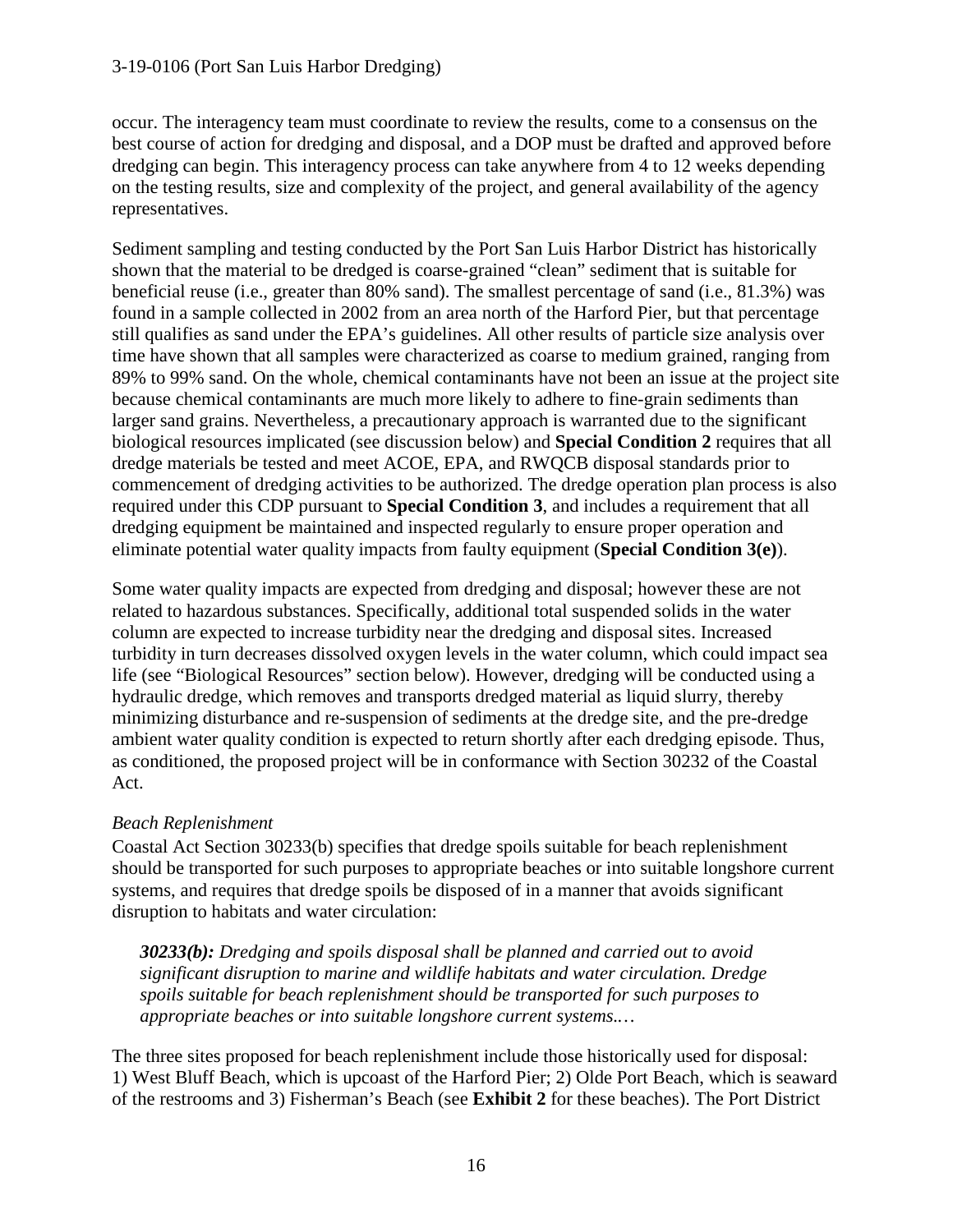has used Fisherman's Beach exclusively for beach nourishment since 2014 and will continue to use it as the primary beach nourishment site. As previously stated, the Port District uses its own equipment for dredging activities and the current disposal pipelines are only able to relocate sediment over a relatively short distance (roughly 1,200 feet).

For the Port District to use Old Port Beach, the Port District will need to acquire the necessary booster pump to transport sediment the longer distance to Olde Port Beach (roughly 2,500 ft).As previously mentioned, previous testing results have historically shown that the material to be dredged consists of clean, sandy sediment. Thus, the material to be dredged under this CDP is also expected to be coarse-grained "clean" sediment that is suitable for beneficial reuse. With respect to utilizing sandy dredge material for beach nourishment, sediment science is clear that predominantly sandy material is inert and incapable of exhibiting elevated contaminant concentrations (i.e., chemical contaminants are much more likely to adhere to finer-grain sediments). In fact, EPA and ACOE typically do not require any sediment testing for material that consists predominantly of sand and is suitable for beneficial reuse.<sup>10</sup> Thus annual testing prior to a nourishment event is unnecessary as predominantly sandy material is understood to be essentially incapable of absorbing or exhibiting elevated contaminant concentrations. Nevertheless, a precautionary approach is warranted given the significant biological resources implicated (see discussion below) and the CDP requires that a sampling analysis plan and sampling and dredge operation plan report be prepared prior to the dredging activities pursuant to **Special Condition 2**. Furthermore, as discussed in the next section, the proposed project, as conditioned to be approved, is adequately planned to be carried out to avoid significant disruption of marine and wildlife habitats. In sum, the sediment testing as proposed is consistent and adequate to ensure the protection of public safety, water quality, and coastal habitats, and there is not a coastal resource need to alter these sediment testing parameters further beyond as conditioned as part of this approval. With the above conditions, the project is consistent with Coastal Act Section 30233(b) with respect to beach replenishment.

The proposed project will make sandy sediments available for beach replenishment by way of direct disposal onto Fisherman's Beach, West Bluff Beach, and/or Olde Port Beach. The Port District's dredging and beach replenishment projects over the past over three decades have included beach replenishment primarily on two of these beaches (i.e., Fisherman's Beach and West Bluff Beach). Beach replenishment provides additional material to stabilize the width of the beach and enhance public access. Thus, the Commission anticipates that the sandy material present in the dredged sediments will become available for beach replenishment. The project therefore is consistent with section 30233(b) of the Coastal Act.

### *Biological Resources*

Coastal Act Sections 30230 and 30231 protect marine and inland watercourse biological resources, stating:

**Section** *30230: Marine resources shall be maintained, enhanced, and where feasible, restored. Special protection shall be given to areas and species of special biological or economic significance. Uses of the marine environment shall be carried out in a manner that will sustain the biological productivity of coastal waters and that will maintain* 

<span id="page-16-0"></span> $\overline{a}$ <sup>10</sup> See Title 40 if the Code of Federal Regulations Section 230.60(a).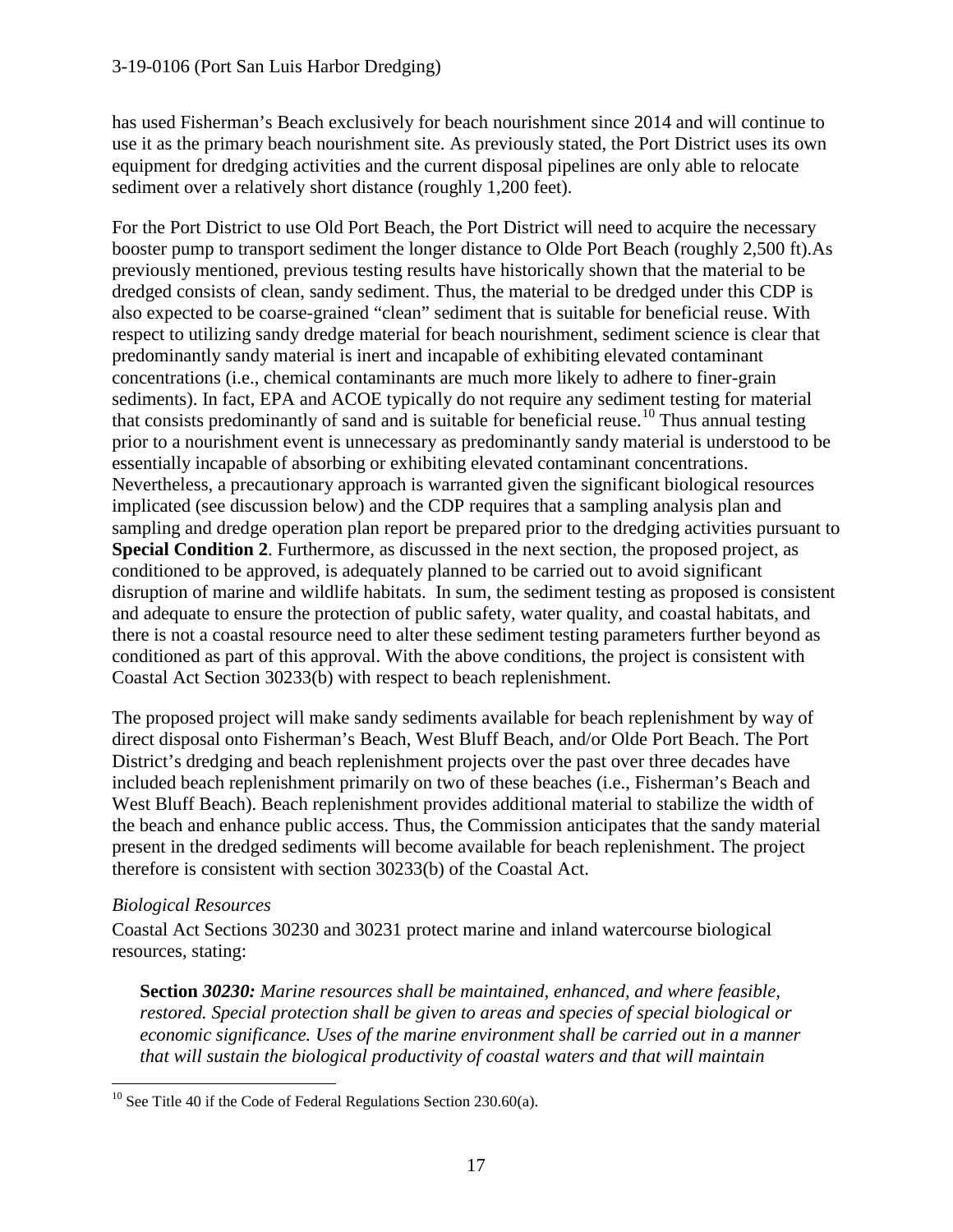*healthy populations of all species of marine organisms adequate for long-term commercial, recreational, scientific, and educational purposes.* 

**Section** *30231: The biological productivity and the quality of coastal waters, streams, wetlands, estuaries, and lakes appropriate to maintain optimum populations of marine organisms and for the protection of human health shall be maintained and, where feasible, restored through, among other means, minimizing adverse effects of waste water discharges and entrainment, controlling runoff, preventing depletion of ground water supplies and substantial interference with surface water flow, encouraging waste water reclamation, maintaining natural vegetation buffer areas that protect riparian habitats, and minimizing alteration of natural streams.* 

Port San Luis Harbor is located at the upcoast end of San Luis Bay and is formed by a natural outcrop (Point San Luis) and a man-made breakwater extending from it. This large rocky breakwater forms a protective coastal embayment which supports a diverse complex of marine and marine-related habitats including open ocean, kelp forests, rocky subtidal, sandy beaches, coastal streams, and wetlands. These habitats support a variety of marine life including benthic communities, cetaceans, pinnipeds, otters, fish, and both resident and migratory bird species. Commission staff has observed seals and sea lions resting upon piers and jetties, and sea otters in nearshore kelp beds. Ecologically significant habitats where endangered or sensitive species occur are present in the area, including California grunion (*Leuresthes tenuis*), black abalone (*Haliotis cracherodii*)*,* South-Central Coast California steelhead (*Oncorhynchus mykiss),* and giant kelp (*Macrocytstis pyrifera).* In addition, the project is located in an area that has been identified as Essential Fish Habitat (EFH) for fish species included in the Coastal Pelagics and Pacific Groundfish Fishery Management Plans, as defined by the Magnuson-Stevens Fishery Conservation and Management Act (MSFCMA).

The removal of sediment from dredge areas could have adverse impacts on EFH or sensitive species through degradation of vegetated or soft-bottom habitat via direct disturbance and/or removal of infaunal and epfaunal biota, and some burrowing and bottom dwelling fish within the dredge footprint. Additionally, dredging may induce persistent water-quality changes in the littoral zone (e.g., turbidity and lower dissolved oxygen levels) that hinder foraging, respiration, recruitment, or reproduction of sensitive, benthic species. However, dredging will take place at least 328 feet from any rocky substrate and the impacts of dredging on offshore rocky habitats should generally be minimal or non-existent. Additionally, dredging will be conducted using a hydraulic dredge, which removes and transports dredged material as liquid slurry, further minimizing disturbance and re-suspension of sediments at the dredge site. Thus, direct impacts to biological resources from dredging have been minimized and pre-dredge ambient water quality condition is expected to return shortly after each dredging episode.

Disposal of dredged material may smother and/or scour hard-bottom biological communities that exist near the project area. In January 2003, the Port District had a subtidal substrate survey performed using Sidescan Sonar Imagery to identify sensitive resources and habitat areas, such as rocky reefs, kelp beds and other marine plants, and to evaluate the dredge area and disposal sites accordingly. This mapped the habitat features of the sea floor immediately offshore (from 20 feet to 5 feet below MLLW) from Avila Beach to Lighthouse Beach (see **Exhibit 4**). The sidescan sonar images revealed rocky substrate was present offshore of Fisherman's Beach,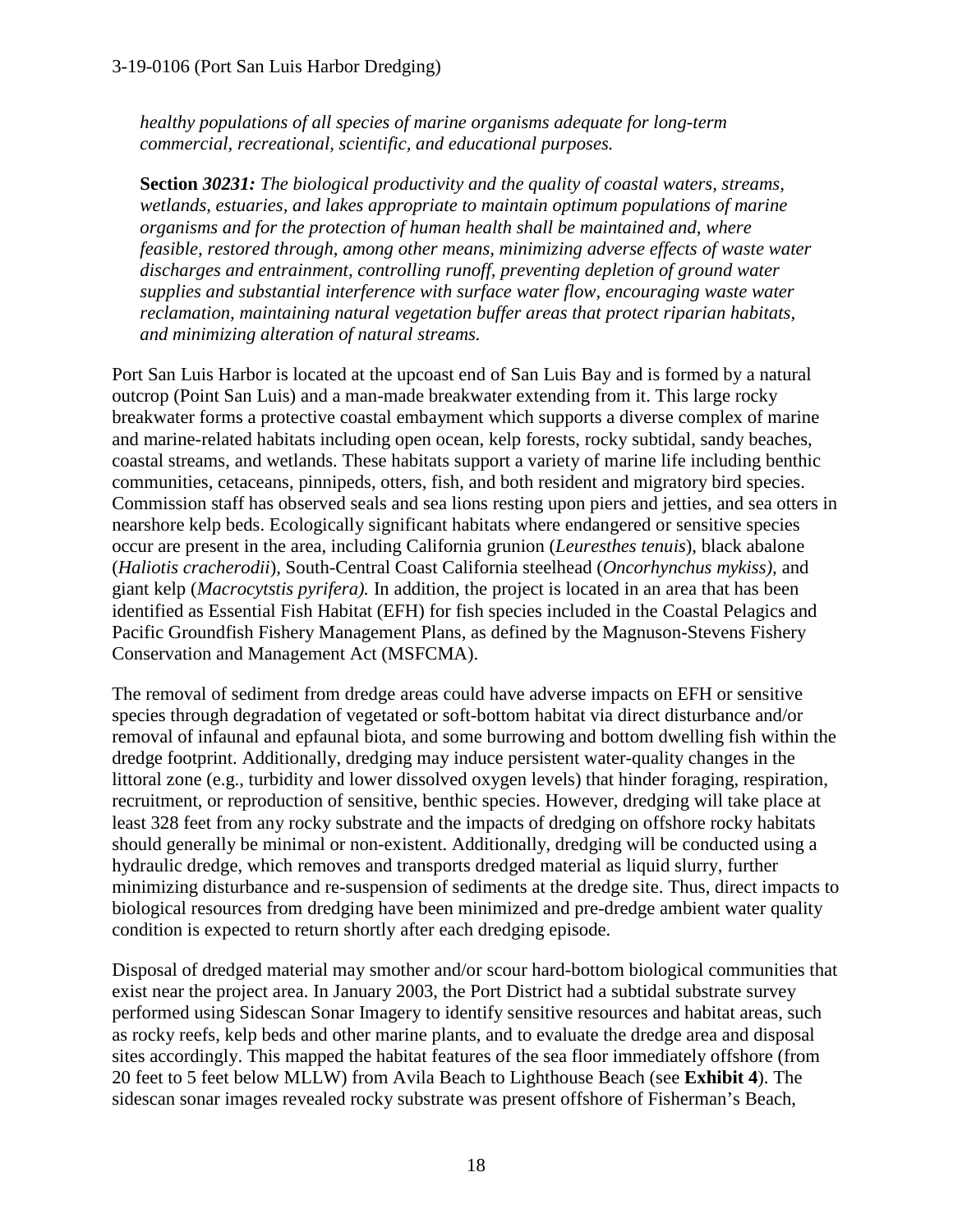which is one of the three beach nourishment sites (rocky substrate was not found off of Olde Port Beach or West Bluff Beach). The rocky hard substrate extends 100 to 300 meters (i.e., about 328 to 984 feet) from west of the north end of the small boat launch and much of the north part of this subtidal rocky habitat is characterized by dense kelp forests, comprised of giant kelp (*Macrocytstis pyrifera)*. Rocky hard substrate is also habitat for black abalone (*Haliotis cracherodii)*, a federallydesignated endangered species, and the National Oceanic and Atmospheric Administration identified San Luis Bay as an area of critical habitat for black abalone in 2011. Increased turbidity or deposition from dredging activities has the potential to adversely impact black abalone because these activities result in sediment deposition, which can smother abalone individuals, or increased turbidity, which can interfere with broadcast spawning. The Bureau of Ocean Energy Management (BOEM) has funded black abalone surveys peripheral to San Luis Bay and the monitoring efforts are largely coordinated by the Multi-Agency Rocky Intertidal Network. Although black abalone likely occur on the breakwater, all dredging activity will occur around the Mobile Hoist Pier and Trailer Boat Launch basins where there is very little water movement and lack of sources of drift kelp, which is the preferred food for black abalone. Thus, provided annual dredging and disposal in these areas is kept relatively low (i.e., 30,000 cubic yards per year or less), there are not expected to be any hard substrate and/or black abalone impacts. However, a precautionary approach is warranted as no black abalone surveys have been performed on the identified rocky hard substrate offshore of Fisherman's Beach that could be affected by dredging and disposal of more than 30,000 cubic yards per year, and black abalone has been found on riprap habitats to the south of the proposed dredging area. Thus, **Special Condition 4** requires that any dredged materials in excess of 30,000 cubic yards in a calendar year shall be disposed of at Olde Port Beach and/or West Bluff Beach.

In order to avoid direct impacts to listed species or more sensitive areas (i.e., rocky substrate and potential black abalone habitat) consistent with the Coastal Act, **Special Condition 3(a)** requires that dredging activities take place only within the three-acre area shown in **Exhibit 2. Special Condition 3(b)** prohibits dredging operations from occurring in more sensitive rocky native (non-riprap) substrate and in kelp forest areas and in a buffer zone around these areas (i.e., the dredging exclusion zones as shown in **Exhibit 3**).

Additionally, the disposal of dredge spoils on beach areas has the potential to adversely impact seasonal California grunion (*Leuresthes tenuis*) spawning events because these activities can smother eggs, alter the beach profile in a way that prohibits juvenile grunion from returning to the ocean, and can interfere with the grunion's affinity for a specific beach location. Grunion spawn on beaches during the spring and summer months (March through August) beginning on the nights of the full and new moons. For four consecutive nights, spawning occurs after high tides and continues for several hours. As waves break on the beach, grunion swim as far up the slope as possible to spawn with the rising high tide. Female grunion lay eggs in the sand, which are subsequently fertilized by the male grunion, and each individual adult grunion remains on the beach from 30 seconds to several minutes. The eggs incubate in the sand for 10-14 days and then hatch on the next high tide. In the past, California grunion has been observed using the beach areas surrounding the dredge site for spawning. In 1998, grunion were observed spawning on two of the proposed beach nourishment sites: Fisherman's Beach and Olde Port Beach. In order to avoid adverse impacts to grunion during spawning periods, **Special Condition 4(c)** has been included in this permit. This special condition requires monitoring during grunion spawning season (March 1 – September 1) per the protocol described in **Exhibit 5,** and if grunion are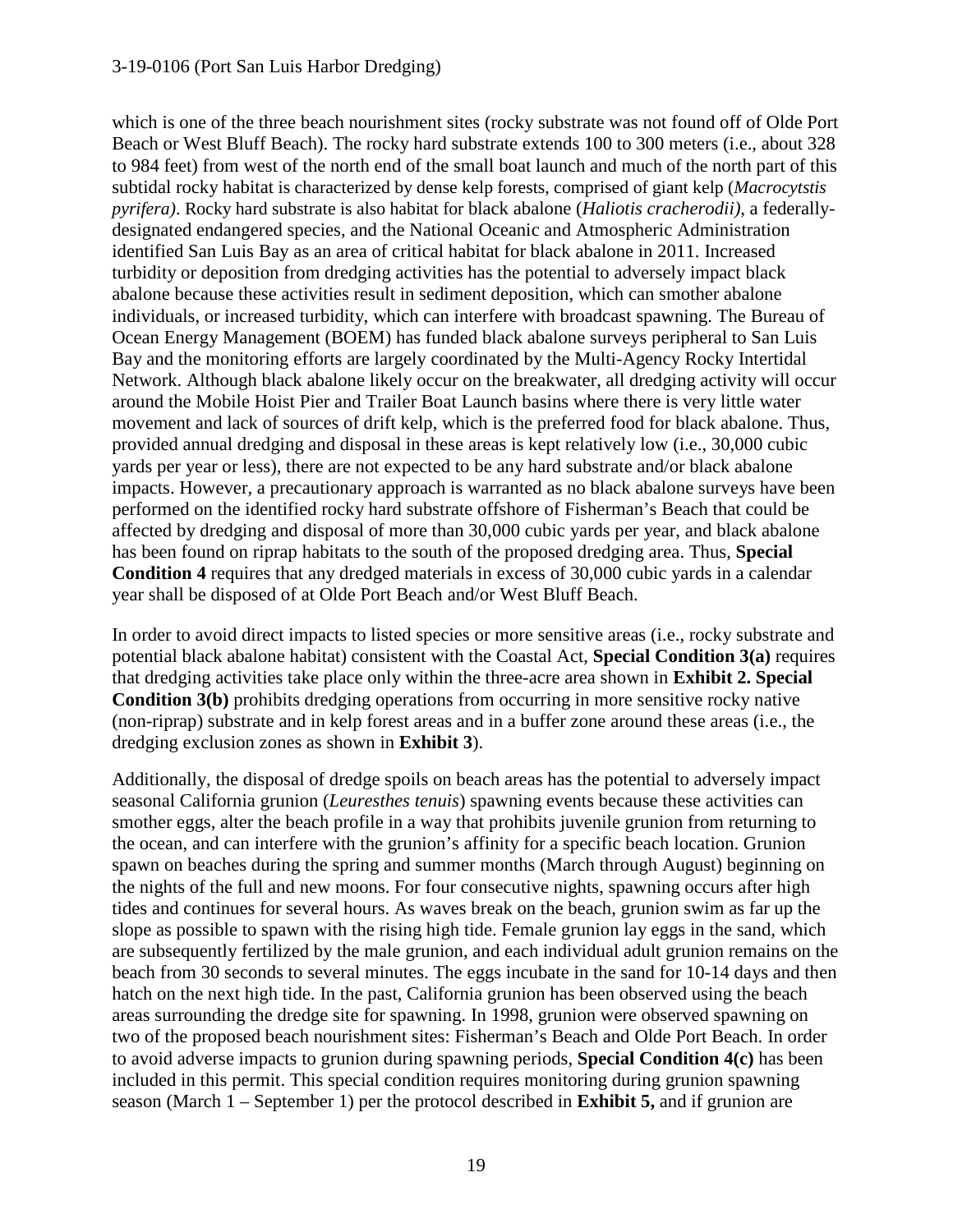identified, will require all dredge and disposal activities to cease until the eggs have completely hatched.

Western snowy plover (*Charadrius alexandrinus nivosus*) have been found to overwinter on Avila Beach, a nearby beach, but they are considered to have a low potential for occurring at the project site, including the beaches where sediment disposal is proposed. Winter plovers are mobile and the dredging operations will only restrict one small, fixed area of Fisherman's Beach. Thus, large areas remain available on nearby beaches, including Olde Port Beach and Avila Beach, for plovers to overwinter and the dredging activities are not expected to have any significant impacts.

Finally, to ensure that adequate and effective mitigation measures to protect coastal resources are provided during dredging, dredging operations plans are required before each dredging episode (see **Special Condition 3)**, and the effective timeframe of the permit is limited until February 25, 2024 when the ACOE dredging permit expires (see **Special Condition 1**). With respect to the latter, the areas subject to dredge operations are dynamic environments that are and will continue to be subject to a variety of natural and man-made processes. There is a myriad of potential future changed circumstances that may affect the adequacy of the currently proposed measures (including potential future listing of species that occur within harbor areas; an unforeseen rise in contaminant levels of harbor sediments from new upstream land uses or spill events; etc.). Thus, in order to enable the implementation of this permit in a manner which best addresses potential future changed circumstances, the Commission finds that, only as conditioned by **Special Condition 1**, which limits this permit to a period until February 25, 2024 when the ACOE dredging permit expires, can the project be found consistent with the resource protection polices of the Coastal Act.

### **Marine and Biological Resources Conclusion**

With the above conditions confining the area of dredging and providing protections for coastal resources, including sensitive species, the dredge sediment testing and operation plans, as proposed to be conditioned, adequately protect marine resources and can be found consistent with Coastal Act Sections 30230 and 30231 regarding protection of species of special importance and the maintenance of biological productivity of coastal waters.

In summary, the proposed project represents a multi-year program for dredging activities that are necessary to maintain and improve navigation channels and berthing areas for recreational boating and commercial fishing. As conditioned to require plans that limit the areas of dredging to the active harbor areas; sample and test the sediments to be dredged; dispose of dredge spoils in an appropriate manner; and protect sensitive habitat and species, the Commission finds that: (1) the proposed project is a type of development that may be permitted consistent with Coastal Act Section 30233; (2) there is no feasible less environmentally damaging alternative; (3) feasible mitigation measures have been provided to minimize adverse environmental effects; and (4) no significant disruption of environmentally sensitive habitats will result. As such, the project can be found consistent with the marine and biological resource policies of the Coastal Act.

# **E. PUBLIC ACCESS AND RECREATION**

Coastal Act Section 30604(c) requires that every CDP issued for any development between the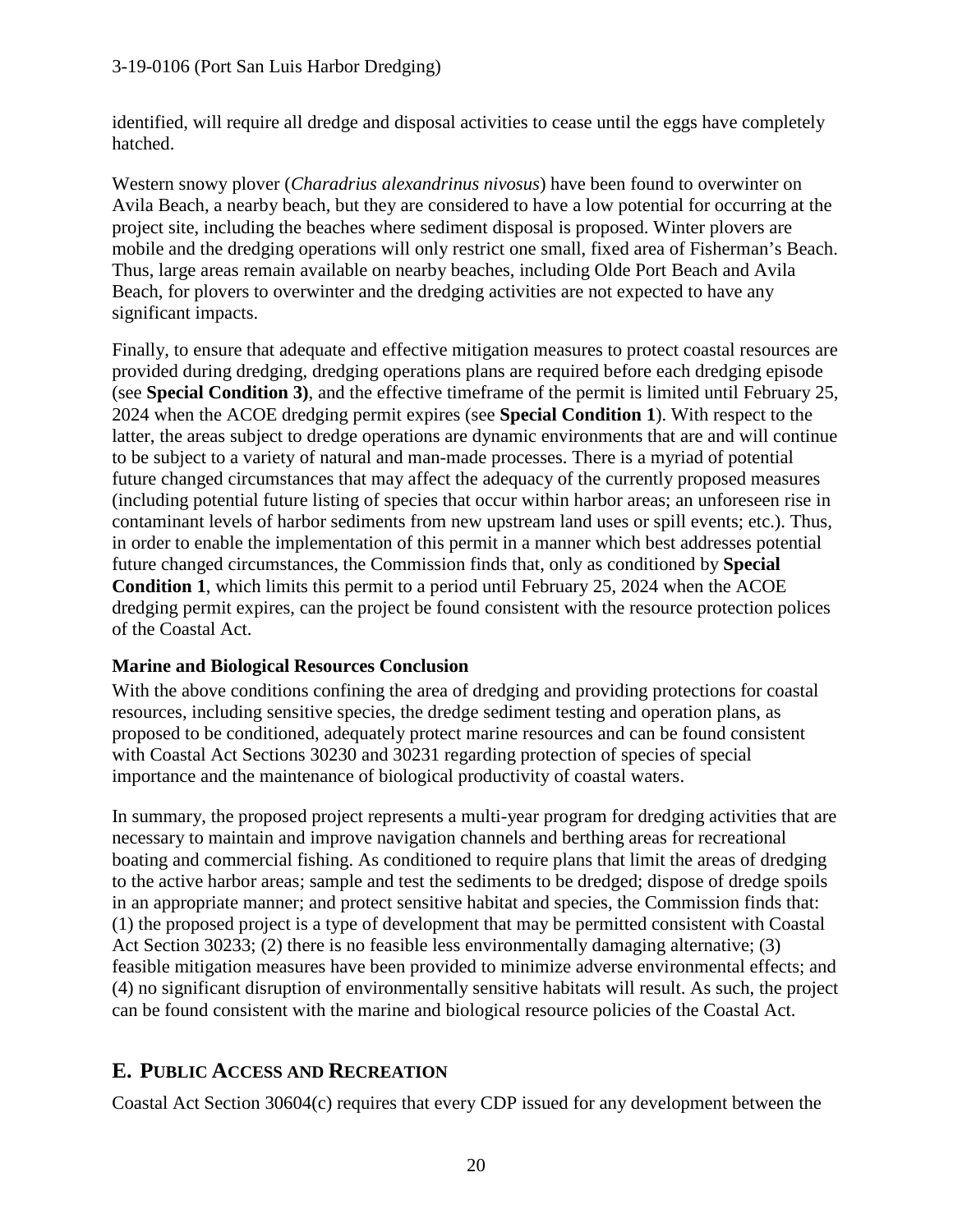nearest public road and the sea "shall include a specific finding that the development is in conformity with the public access and recreation policies of [Coastal Act] Chapter 3." The proposed project is located seaward of the first through public road (Avila Beach Drive).

Coastal Act Sections 30210 through 30213, 30221 and 30223 specifically protect public access and recreation. In particular:

**Section 30210:** *In carrying out the requirement of Section 4 of Article X of the California Constitution, maximum access, which shall be conspicuously posted, and recreational opportunities shall be provided for all the people consistent with public safety needs and the need to protect public rights, rights of private property owners, and natural resource areas from overuse.*

**Section 30211:** *Development shall not interfere with the public's right of access to the sea where acquired through use or legislative authorization, including, but not limited to, the use of dry sand and rocky coastal beaches to the first line of terrestrial vegetation.*

**Section 30213:** *Lower cost visitor and recreational facilities shall be protected, encouraged, and, where feasible, provided. Developments providing public recreational opportunities are preferred. …*

**Section 30220:** *Coastal areas suited for water-oriented recreational activities that cannot readily be provided at inland water areas shall be protected for such uses.*

**Section 30221:** *Oceanfront land suitable for recreational use shall be protected for recreational use and development unless present and foreseeable future demand for public or commercial recreational activities that could be accommodated on the property is already adequately provided for in the area.*

**Section 30224:** *Increased recreational boating use of coastal waters shall be encouraged, in accordance with this division, by developing dry storage areas, increasing public launching facilities, providing additional berthing space in existing harbors, limiting non-water-dependent land uses that congest access corridors and preclude boating support facilities, providing harbors of refuge, and by providing for new boating facilities in natural harbors, new protected water areas, and in areas dredged from dry land.*

In addition, Coastal Act Section 30240(b) requires that development not interfere with recreational areas:

**Section 30240(b):** *Development in areas adjacent to environmentally sensitive habitat areas and parks and recreation areas shall be sited and designed to prevent impacts which would significantly degrade those areas, and shall be compatible with the continuance of those habitat and recreation areas.*

These overlapping Coastal Act policies clearly protect public recreational access, including within the Port San Luis Harbor area, as well as the beaches and offshore recreational areas, particularly free and low-cost forms of access. Section 30210 of the Coastal Act requires the Commission to provide the general public maximum access and recreational opportunities, while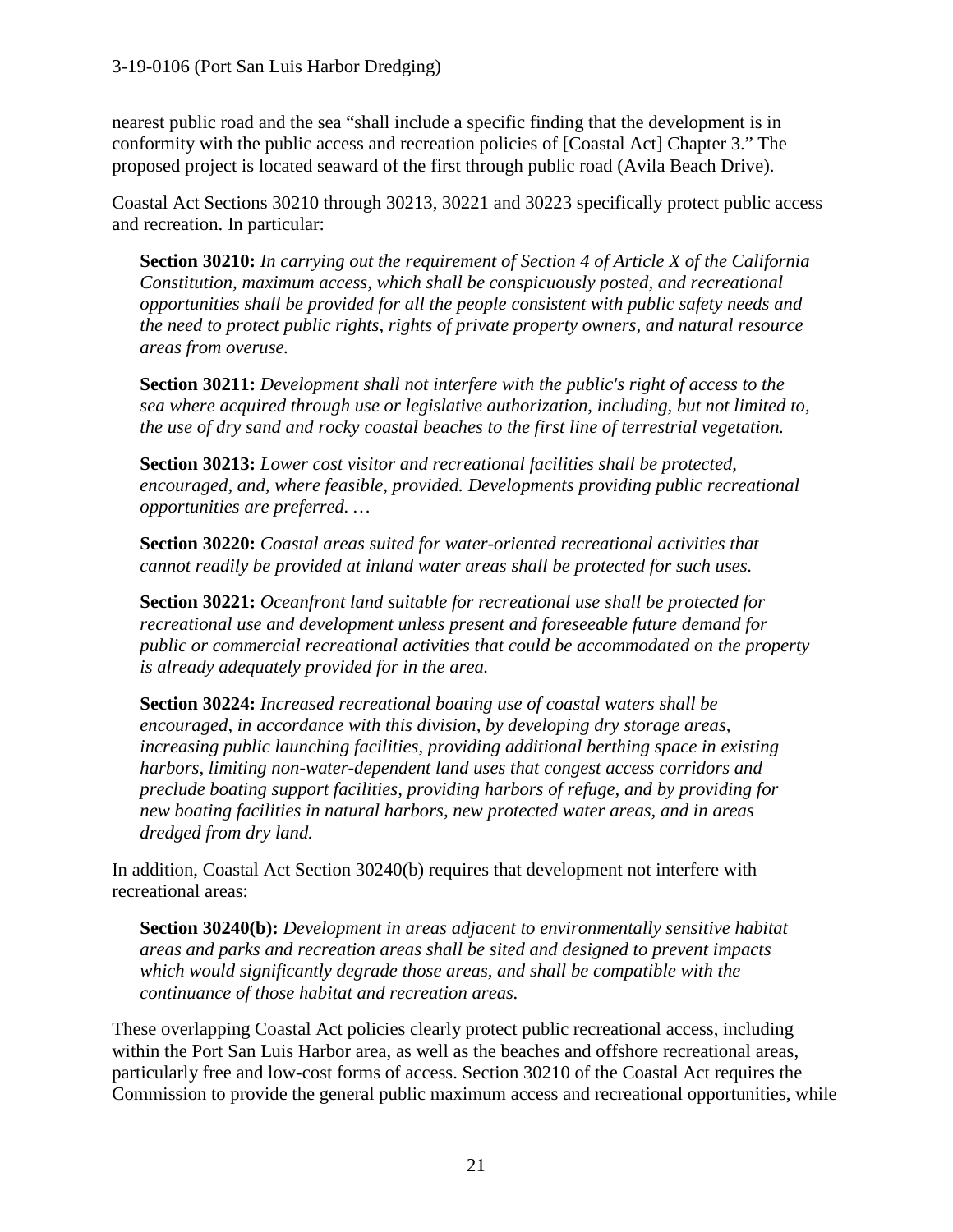respecting the rights of private property owners. Section 30211 prohibits development from interfering with the public's right of access to the sea. Section 30213 protects lower cost forms of access, such as the free access available in and around the Harbor area. Section 30220 protects coastal areas suited for ocean-oriented activities, such as the beach and offshore access available here, for such purposes. Section 30221 protects oceanfront areas for public recreational uses. Section 30240(b) protects park facilities, such as the beach and related inland areas here, from degradation. And finally, Section 30224 encourages increased recreational boating use of coastal waters, including by increasing boat launching facilities and protecting harbors of refuge.

Finally, the Coastal Act Section 30210 direction to maximize access represents a different threshold than to simply provide or protect such access – it is not enough to simply *provide* access to and along the coast, and not enough to simply *protect* such access; rather such access must also be *maximized*. This terminology provides fundamental direction with respect to projects along the California coast that raise public access issues, like this one. In addition, the mean high tide line will move landward over time depending on the beach profile, seasonal tidal activity and continued sea level rise. Port San Luis Harbor is a prime visitor destination heavily used by the public, including in and around the Harbor, and it provides significant coastal access and recreational opportunities for residents and visitors alike. Therefore, it is also critically important that the Commission assess whether the project would impact public access and recreation, and if so, provide measures to avoid or appropriately mitigate such impacts.

### **Consistency Analysis**

As indicated, the Coastal Act requires public recreational access opportunities to be maximized, including lower-cost visitor facilities and water-oriented activities (like recreational boating), and protects areas near and at the shoreline for this purpose. Port San Luis Harbor provides public access and recreational opportunities of regional and statewide significance. These include boat launching, berthing for commercial vessels and recreational boats, marine-related retail/commercial businesses, kayaking, whale watching, safety and enforcement, and diving.

The area draws a large number of sport fisherman and is home to one of the last self-service boatyards in the state. There is a concrete ramp, referred to as the Trailer Boat Launch, into the water that enables easy launching of kayaks, small sailboats, inflatable boats, jet skis, and paddle boards. In addition to boat launching, the Port also offers berthing for commercial vessels and recreational boats, boat repair areas, marine-related retail/commercial businesses, kayaking, windsurfing, beach-going, and diving. The beaches are also some off the most popular in the County with as many as approximately 300,000 people visiting these beaches every year, thereby providing significant recreational opportunities for residents and visitors. Olde Port Beach, also known as Port San Luis Beach, is particularly popular to dog-walkers who walk along the  $\frac{3}{4}$ mile stretch of Avila Beach Drive which has numerous access points to the beach and restrooms are available. There are over 300 parking spaces and some more limited overnight parking for RVs. Restaurants, boat launching, a fish market, fishing supplies, whale watching, party-boat fishing, restrooms, and showers can all be found at Port San Luis near the end of Olde Port Beach. Harford Pier also allows drive-on parking.

The proposed dredging project will strongly benefit public access and recreation, in two ways: (1) by restoring and maintaining adequate water depths in the harbor's navigation channels and berthing areas for boating purposes, and (2) by directing suitable sandy dredge spoils onto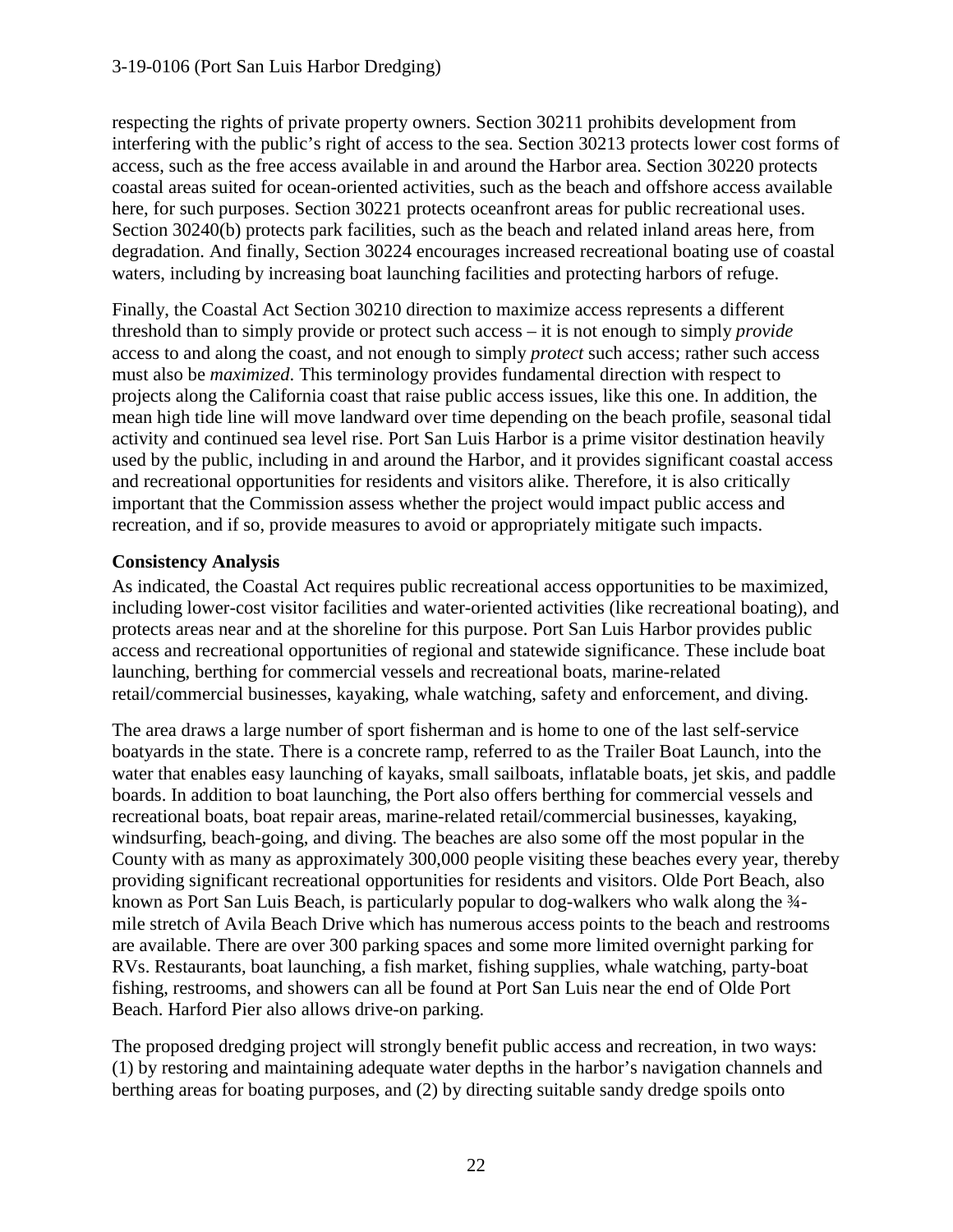nearby beach areas for beach replenishment. Thus, at a broad level, the proposed dredging and nourishment project will improve and maximize public coastal access and recreation.

However, adverse impacts to public access from the dredge operations are still possible. For example, the pipelines used to transport suitable dredge spoils to designated beach replenishment sites can create an impediment to navigation and pedestrian access to the beach in certain circumstances. These sediments are pumped from the pipeline as a liquid mixture of water and insoluble sand material, creating a zone of slurry on the beach that can render these areas temporarily unusable by the public. Fortunately, these types of impacts can be minimized in this case through dredge operation design. Specifically, the pipelines will be placed on the upper beach such that they do not form a barrier to persons walking across the beach, the pipelines utilized will be small enough (roughly 10-12 inches in diameter) to be removed during peak use times and State holidays, and replenishment activities will be limited to weekdays. To address other potential access-related concerns, **Special Condition 3(d)** requires dredge operations to be conducted in a manner that minimizes interference with public access at Port San Luis (such measures may include, but are not limited to, suspending the disposal pipeline under access areas, placing the pipeline along the riprap revetment, burying the pipeline when not in use, pipeline removal during times of peak beach use, etc.).

In conclusion, the dredge program by its very nature is necessary to protect public access and recreational opportunities provided by the Port San Luis Harbor and adjacent beaches. Although the disposal of dredge materials may temporarily impact public access, as designed and as conditioned these impacts will be minimized and are not expected to result in significant adverse public recreational access impacts, but rather are expected to help promote beaches for such public recreational access use through replenishment. Therefore the project, as conditioned, is consistent with the above-cited public access and recreational policies of the Coastal Act.

# **F. CALIFORNIA ENVIRONMENTAL QUALITY ACT (CEQA)**

Section 13096 of Title 14 of the California Code of Regulations requires that a specific finding be made in conjunction with CDP applications showing the application to be consistent with any applicable requirements of CEQA. Section 21080.5(d)(2)(A) of CEQA prohibits a proposed development from being approved if there are feasible alternatives or feasible mitigation measures available which would substantially lessen any significant adverse effect which the activity may have on the environment.

The Coastal Commission's review and analysis of land use proposals has been certified by the Secretary of the Natural Resources Agency as being the functional equivalent of environmental review under CEQA (14 CCR § 15251(c).) The Commission has reviewed the relevant coastal resource issues with the proposed project, and has identified appropriate and necessary modifications to address adverse impacts to such coastal resources. All above findings are incorporated herein in their entirety by reference.

The Commission finds that only as modified and conditioned by this CDP will the proposed project avoid significant adverse effects on the environment within the meaning of CEQA. As such, there are no additional feasible alternatives or feasible mitigation measures available that would substantially lessen any significant adverse environmental effects that approval of the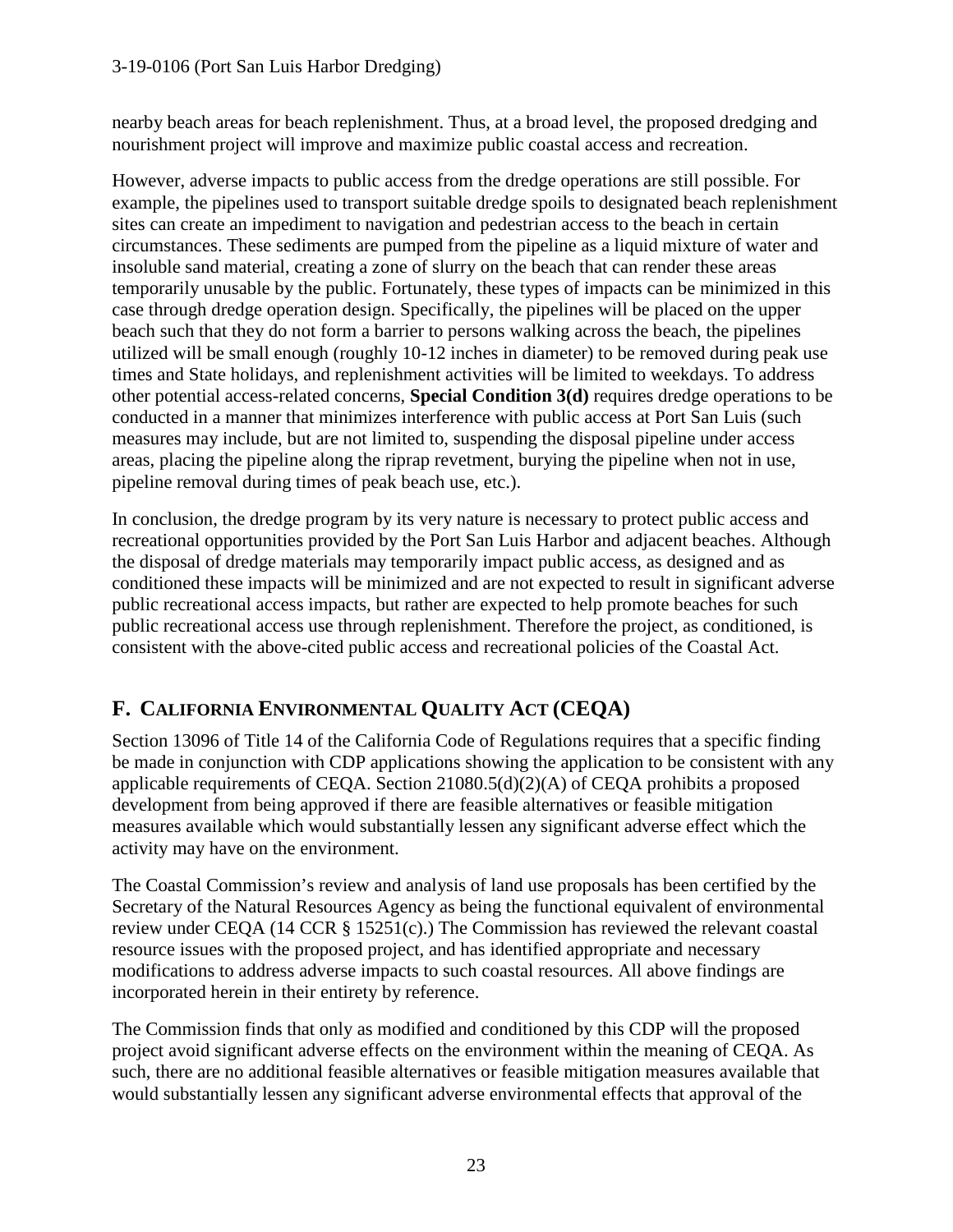proposed project, as modified, would have on the environment within the meaning of CEQA. If so modified, the proposed project will not result in any significant environmental effects for which feasible mitigation measures have not been employed consistent with CEQA Section  $21080.5(d)(2)(A)$ .